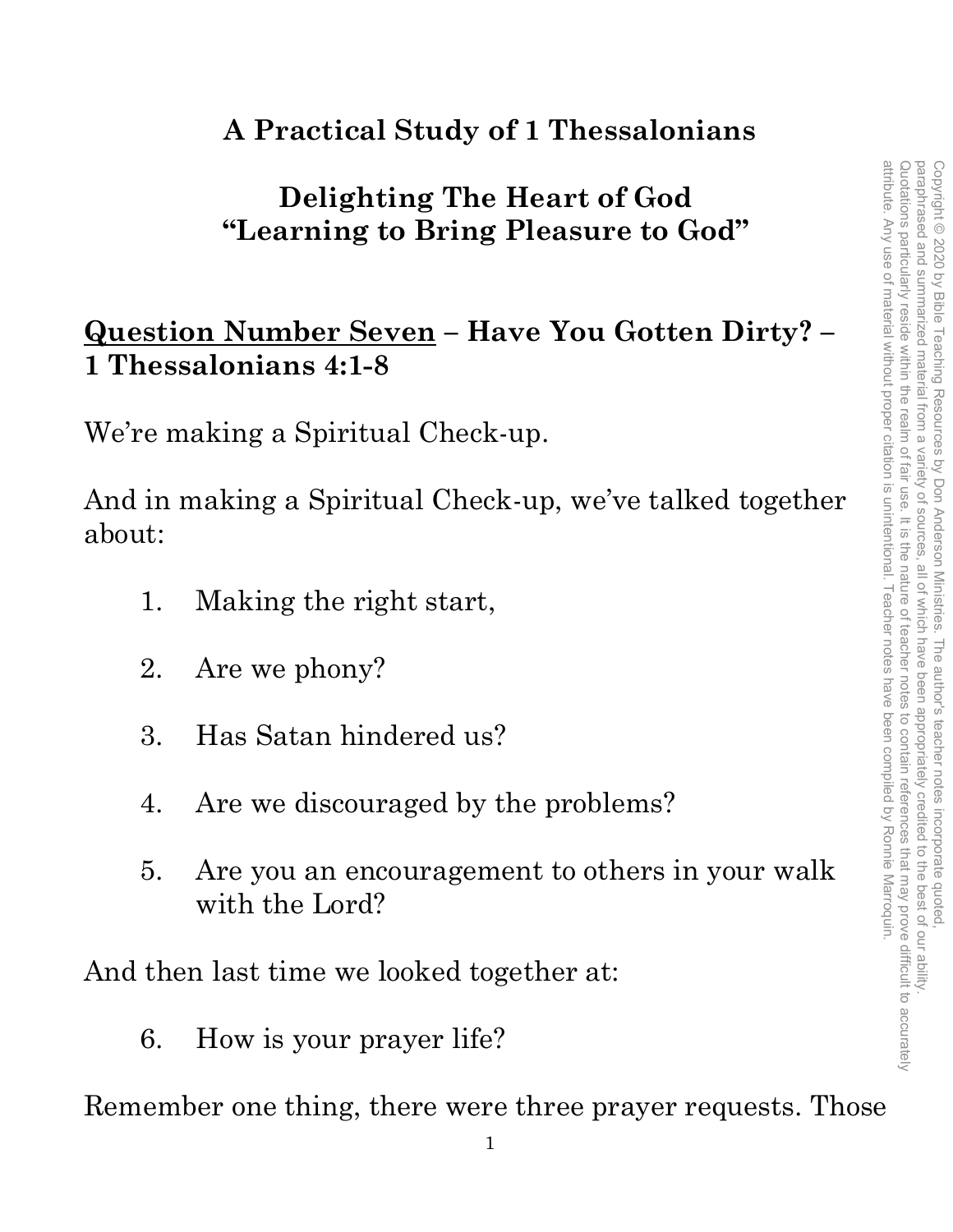prayer requests of the apostle was:

- 1. for DIRECTION,
- 2. for LOVE, and he ended with
- 3. HOLINESS.

And it's altogether fitting that as we open this fourth chapter, he's focusing on HOLINESS.

We want God's direction, we want God's love, and we want to begin to manifest His holiness by a life of obedience.

the day and we're going to have revival. God will not pour out revival on disobedient people.

Second Chronicles 7:14 is still in the Bible:

# 2 Chronicles 7:14

Therefore is no way that someonly in the Bible:<br>
Therefore is the solution of the subsection of the solution of the solution of the solution of HOLINESS.<br>
We want God's direction, we want God's love, and we want to save b If my people, which are called by my name, will humble themselves and pray and seek my face and turn from their wicked ways, then will I hear from heaven, then will I forgive their sin, then will I heal their land.

It only will come when we get specific with regard to obedience. And the Scripture speaks very clearly about our responsibilities in the moral realm and what needs to be done.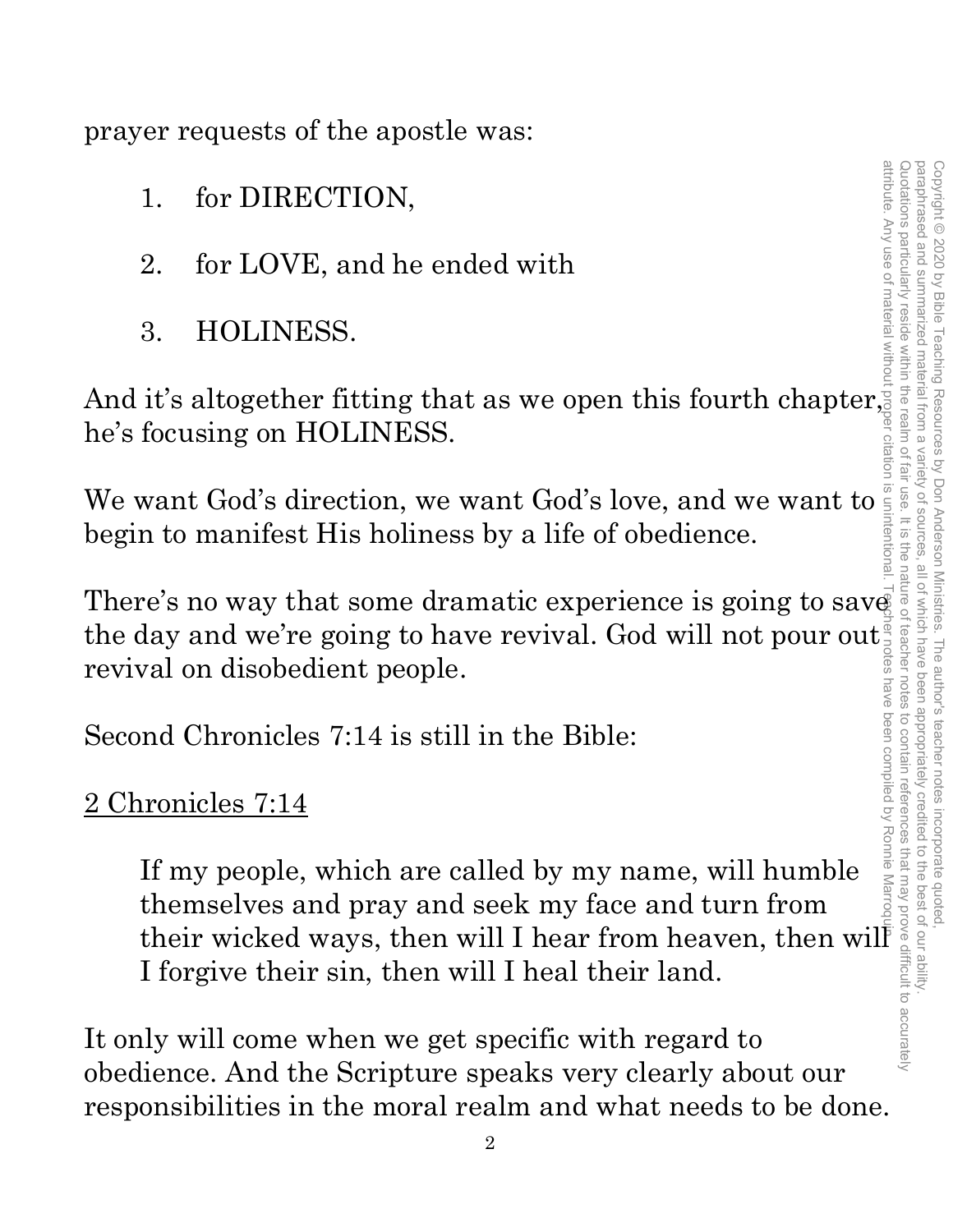Ray Stedman in his little commentary, which is a new one, on 1 and 2 Thessalonians says:

If we could create a drug that would remove pleasure from the act of sex we could change the whole moral climate of our country. We could reduce crime, bring an end to the scandal o $\mathrm{f}_\varepsilon$ divorce, eliminate teenage pregnancies, reduce the present population, stop the sale of pornography and decrease poverty. But, in doing so, we would also lose a special part of God's creation. We would forfeit some of the zest and spontaneity between the sexes and life would become drab and dreary indeed. Since we obviously cannot make that drastic change, the only thing left for us to do is to learn how to handle our sexuality properly. (source unknown) attribute. Any use of material without proper citation is unintentional. Teacher notes have been compiled by Ronnie Marroquin.

And so that's what these eight verses are about in chapter 4.

Now WHY is the apostle moved to direct himself toward sexual purity and a holiness, and obedience in this personal area?

The Greek culture had such a religion whereby prostitution and sex was a part of their worship. It was a prerogative of the priests and the leaders of the worship to indulge in such activities as a part of it.

The goddess Aphrodite in the city of Corinth alone where the apostle is writing this letter, had some 10,000 prostitutes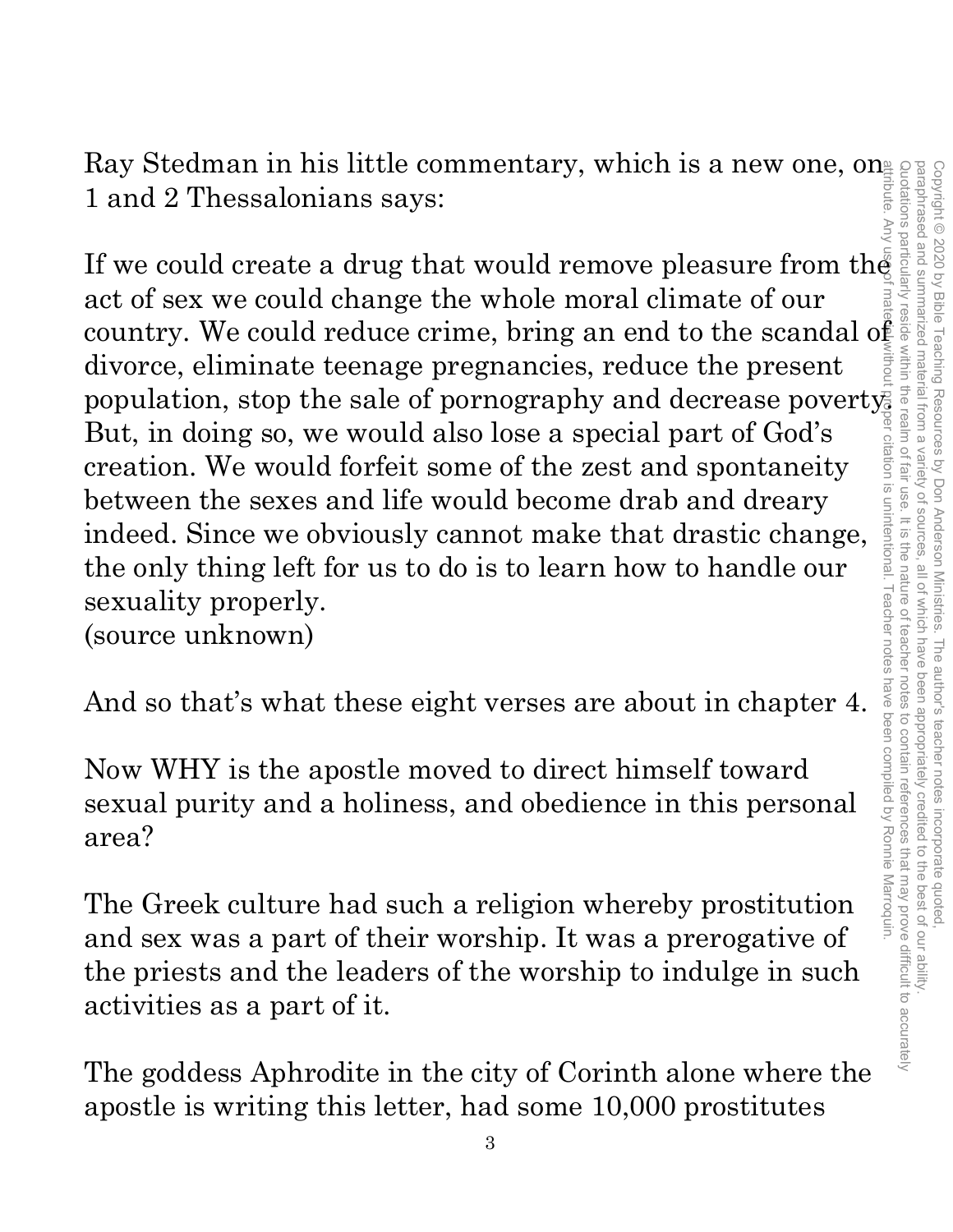walking the streets indulging in activity that worshipped the goddess Aphrodite.

So he's writing from a city that is saturated with sexual Bo he's writing from a city that is saturated with sexual<br>disobedience and sexuality out of bounds. And he's writing to<br>a city in Thessalonica which is very much the same. And it's<br>necessary for him to deal with this.<br>Now a city in Thessalonica which is very much the same. And it's necessary for him to deal with this.

Now we talked about his three prayer petitions last time: for direction, for love and for holiness.

How do you manifest your holiness? You manifest your holiness in your sexual obedience.

Pick up with me at verse 1 and you'll see what he says.

**v. 1 Finally therefore, brethren, we are asking and exhorting you in the Lord Jesus, in order that, just as you received from us how you ought to walk and to please God (just as also you are walking), in**<br> **order that you may abound more and more.**<br>
This is only the BEGINNING of the and the preacher says ally" that it's over **to please God (just as also you are walking), in order that you may abound more and more.**

Now don't get the idea that just because the preacher says "finally" that it's over. This is only the BEGINNING of the END.

He is now addressing the problems that he sees that must be handled.

Remember chapter 3, verse 10? The last verse we had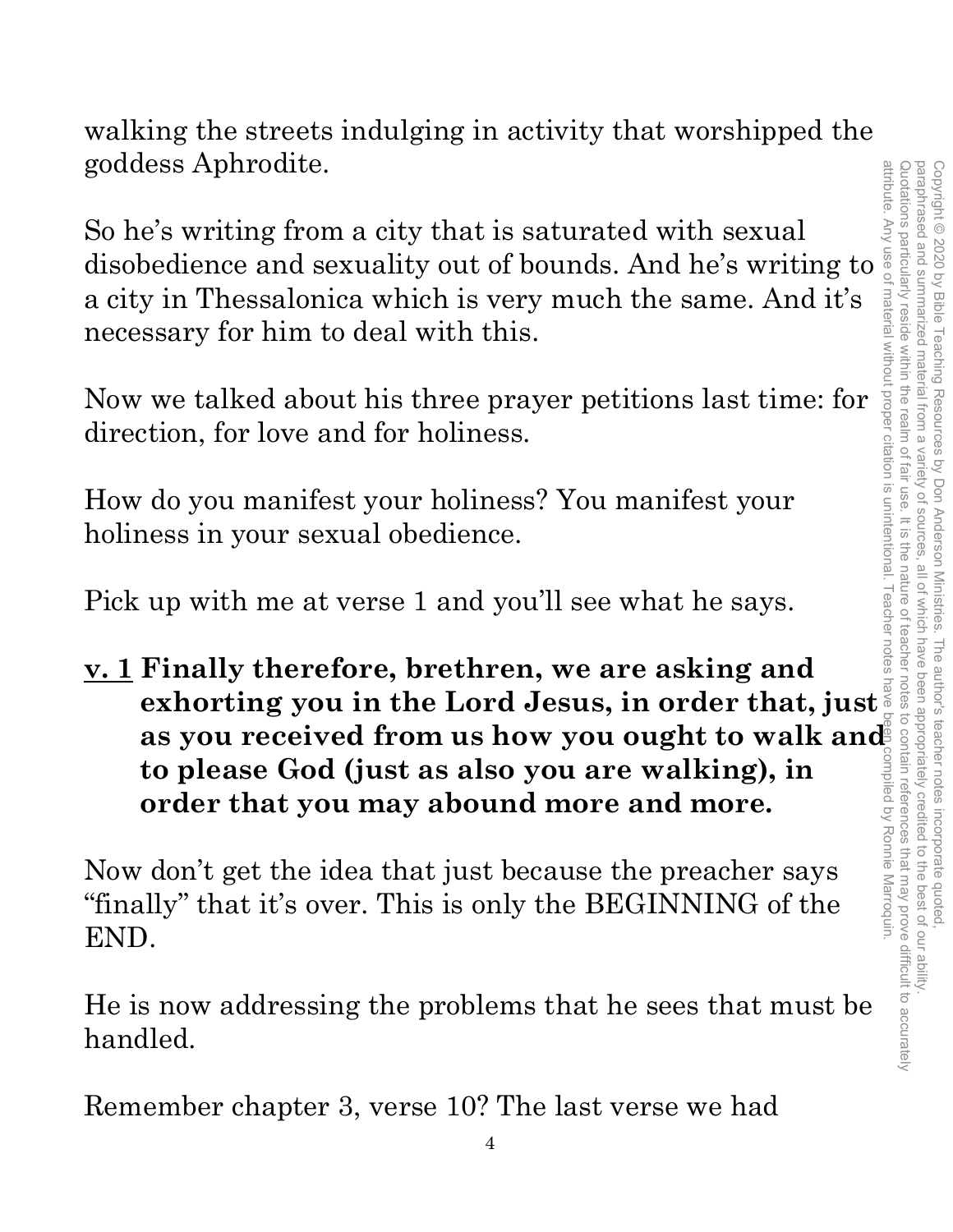yesterday morning.

He is supplying what is lacking in their faith.

Now, he's dealing with those areas.

"[So] Finally therefore, brethren, we are asking and [we are] exhorting you in the Lord Jesus,"

He's getting ready to teach them.

To ASK them is to ask a FAVOR.

To EXHORT them is to focus on their RESPONSIBILITY now that they are believers. EXHORT them is to tocus on their RESPONSIBILITY now<br>  $\begin{array}{c}\n\text{if they are believes.}\n\text{if they are believes.}\n\end{array}$ <br>
they are believers.<br>  $\begin{array}{c}\n\text{if they are believes.}\n\end{array}$ <br>  $\begin{array}{c}\n\text{if they are believed from us how you ought}\n\end{array}$ 

So he's "asking and exhorting [them] in the Lord Jesus."

And his PURPOSE is:

to walk and to please God." Ronne

Now, he has spent some time during those three weeks when he was with them in ministry to instruct them specifically about these matters. But he's coming back to it again to focus on it and to bring the truth home.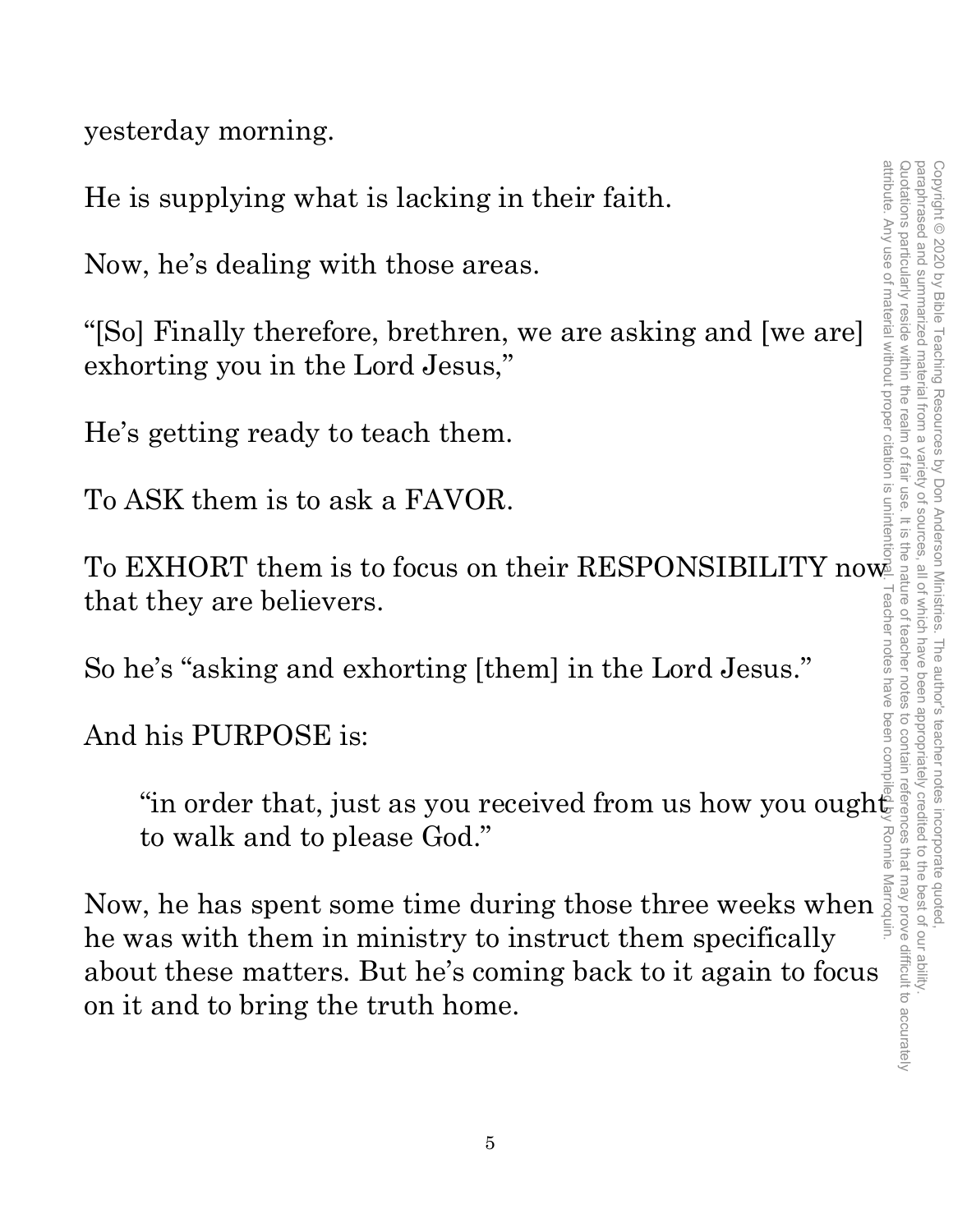Quotations particularly reside within the realm of fair use. It is the nature of teacher notes to contain references that may prove difficult to accurately paraphrased and summarized material from a attribute. Any use of material without proper citation is unintentional. Teacher notes have been compiled by Ronnie Marroquin.Quotations particularly reside within the realm of fair use. It is the nature of teacher notes to contain references that may prove difficult to accurately paraphrased and summarized material from a variety of sources, all of which have been appropriately credited to the best of our ability. Copyright © 2020 by Bible Teaching Resources by Don Anderson Ministries. The author's teacher notes incorporate quoted Copyright © 2020 by Bible Teaching Resources by Don Anderson Ministries. The author's teacher notes incorporate quoted, variety of sources all of which have been appropriately credited to the best of our ability

Someone has said:

The main thing is to keep the main thing the main thing. (source unknown)

do, in a walk that would please God. And he says this:

"(just as also you are walking)."

But he's not content with that.

The main thing is to keep the main thing the main thing.<br>
(source unknown)<br>
And that's what we're trying to do here, and Paul is trying to<br>
do, in a walk that would please God. And he says this:<br>
"(just as also you are wa Christian experience is not a stand-still experience. He says I want you to keep on doing it "more and more."

In other words:

### Philippians 3:12-14

Forget what's behind, press toward the things which are in front. …

Get on with it. Reach for the goal!

"I am pressing on the upward way…"

Continue to abound! Continue to practice this "more and more" as you grow in the Lord Jesus Christ.

Verse 2.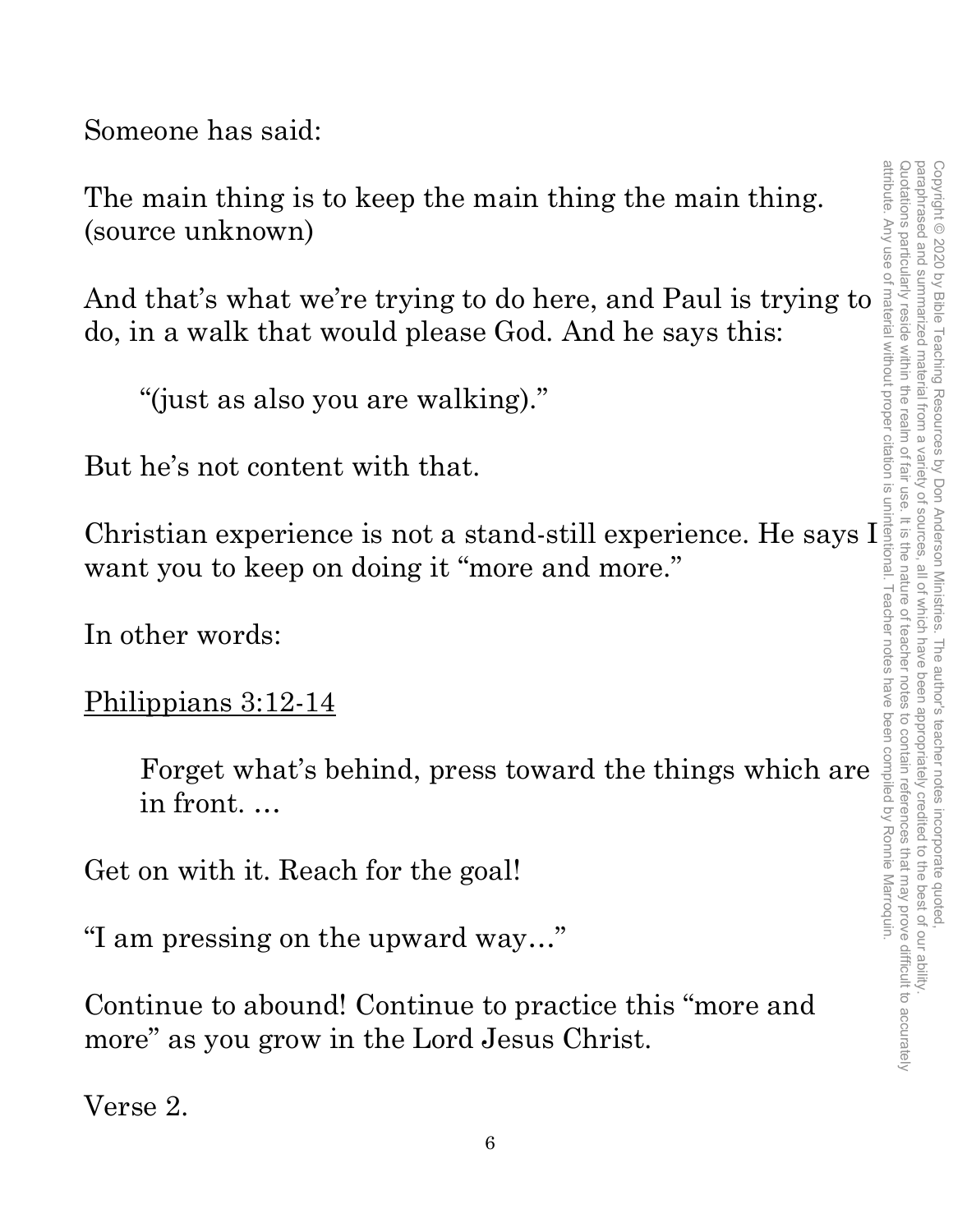# **v. 2 For you are knowing what instructions we gave you through the Lord Jesus.**

He's calling again to their attention with that little word "knowing" that has occurred so many times in the letter.

"You know what we told you when we were there. We talked to you as we gave you instructions in the Lord Jesus about these matters."

 $\frac{\mathbf{v} \cdot \mathbf{z}}{2}$  for you are knowing what instructions we gave<br>  $\frac{\mathbf{v} \cdot \mathbf{z}}{2}$  for you through the Lord Jesus.<br>
He's calling again to their attention with that little word<br>
"knowing" that has occurred so many you the instructions before you go to battle of how you're supposed to act and conduct yourselves. And you remember those words.

Now verse 3 is very important. Look at that.

# **v. 3 For this is the will of God, your being set apart; that you should keep yourselves away from fornication;**

"For"—REASON—"this is the will of God, your being set apart; that you should keep yourselves away from fornication;"

There's the other pole.

Holiness on one extreme, fornication or impurity on the other.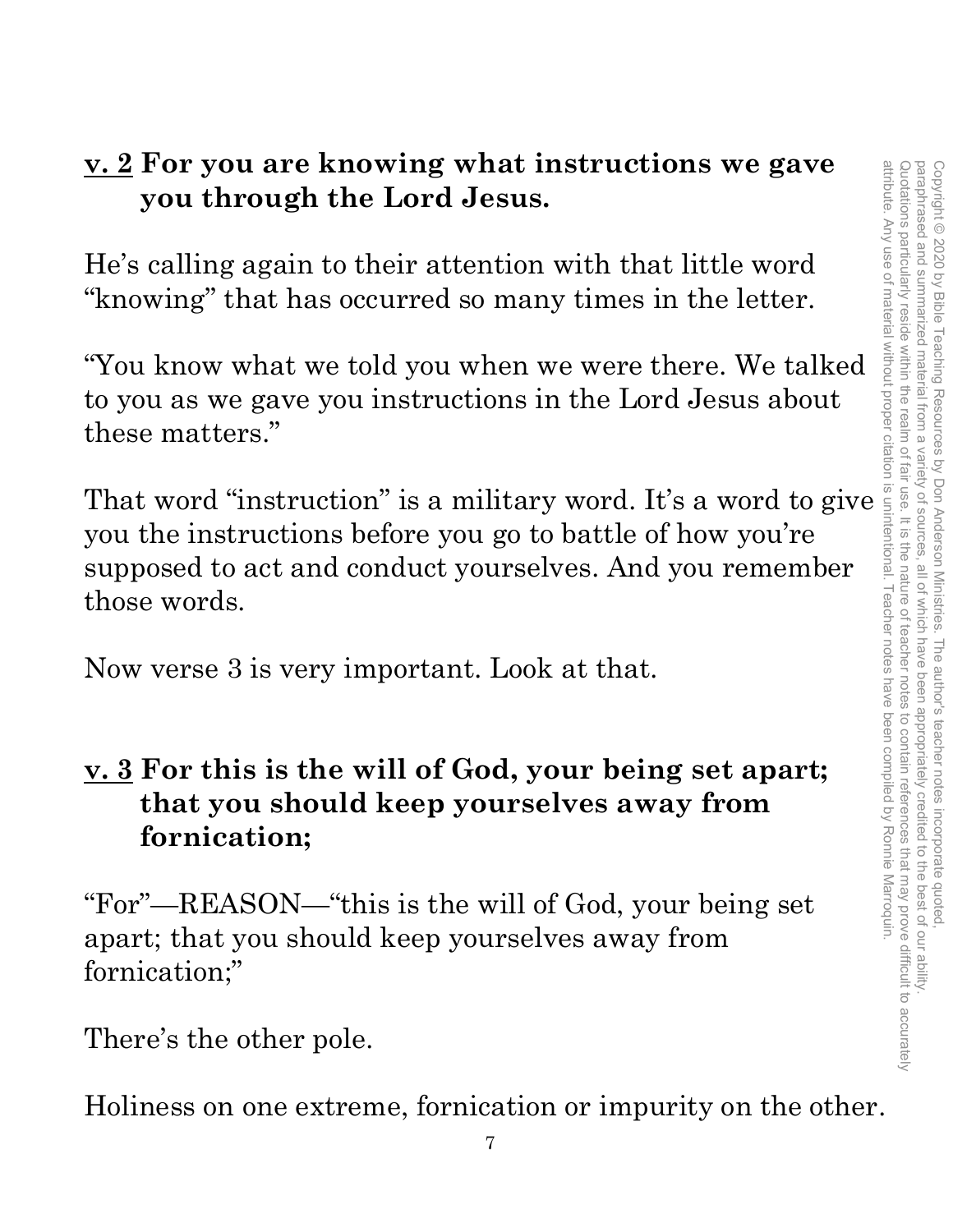And "the will of God" is to stay away from one and to pursue the path of holiness.

First Thessalonians 3:13—that last word of prayer that he offered yesterday afternoon:

1 Thessalonians 3:13

so that he may establish your hearts blameless in holiness in the presence of our God and Father at the coming of our Lord Jesus with all of His saints.

What can we learn from this?

It is God's will that His children or His people be holy—that we are pursuing that path.

"this is the will of God, your being set apart;"

That reminded me of:

Hebrews 12:14

Pursue peace with all men, and the sanctification without which no one will see the Lord.

In other words, by sanctification we mean being holy or set apart.

First Corinthians 6:19, 20 are two more verses that really go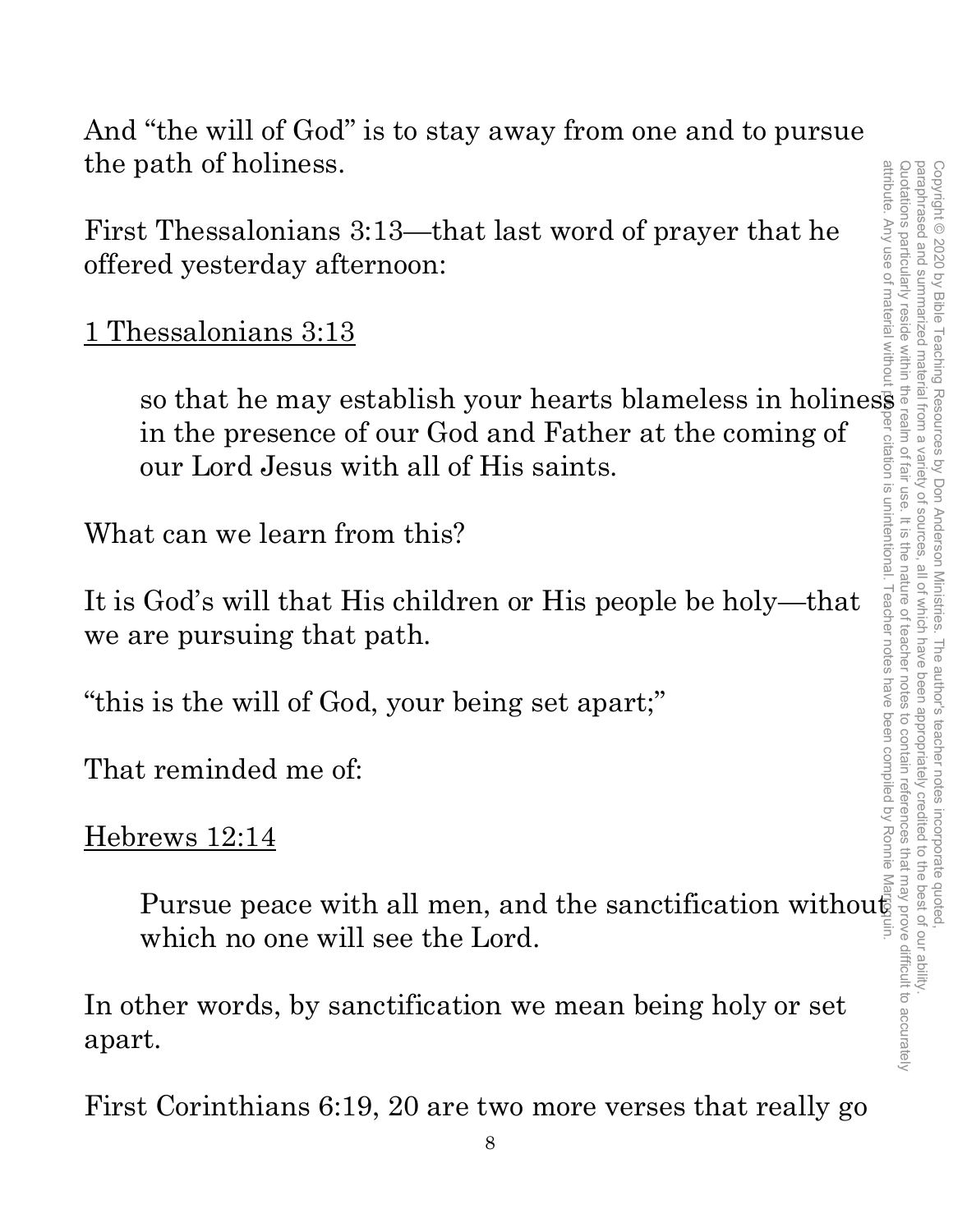there:

### 1 Corinthians 6:19, 20

Do you not know that your body is a temple of the Holy Spirit who is in you, whom you have from God, and that you are not your own? For you have been bought with a price: therefore glorify God in your body.

Now would you notice something? I'm going to give you a little KEY here. attribute. Any use of material without proper citation is unintentional. Teacher notes have been compiled by Ronnie Marroquin.

There are three "THAT" phrases and then there are going to be THREE REASONS that are going to wrap up the rest of the study so it's going to be easy for you to flow through.

Why is it the will of God that we be "set apart" from sexual immorality?

THREE THAT'S—it'll be in verse 3, in verse 4 and in verse 6.

Second Corinthians 6:17 and 18 says:

2 Corinthians 6:17, 18

come out from among them and be separate," saith the Lord. "And touch no unclean thing…

Now, this is the will of God—"your being set apart."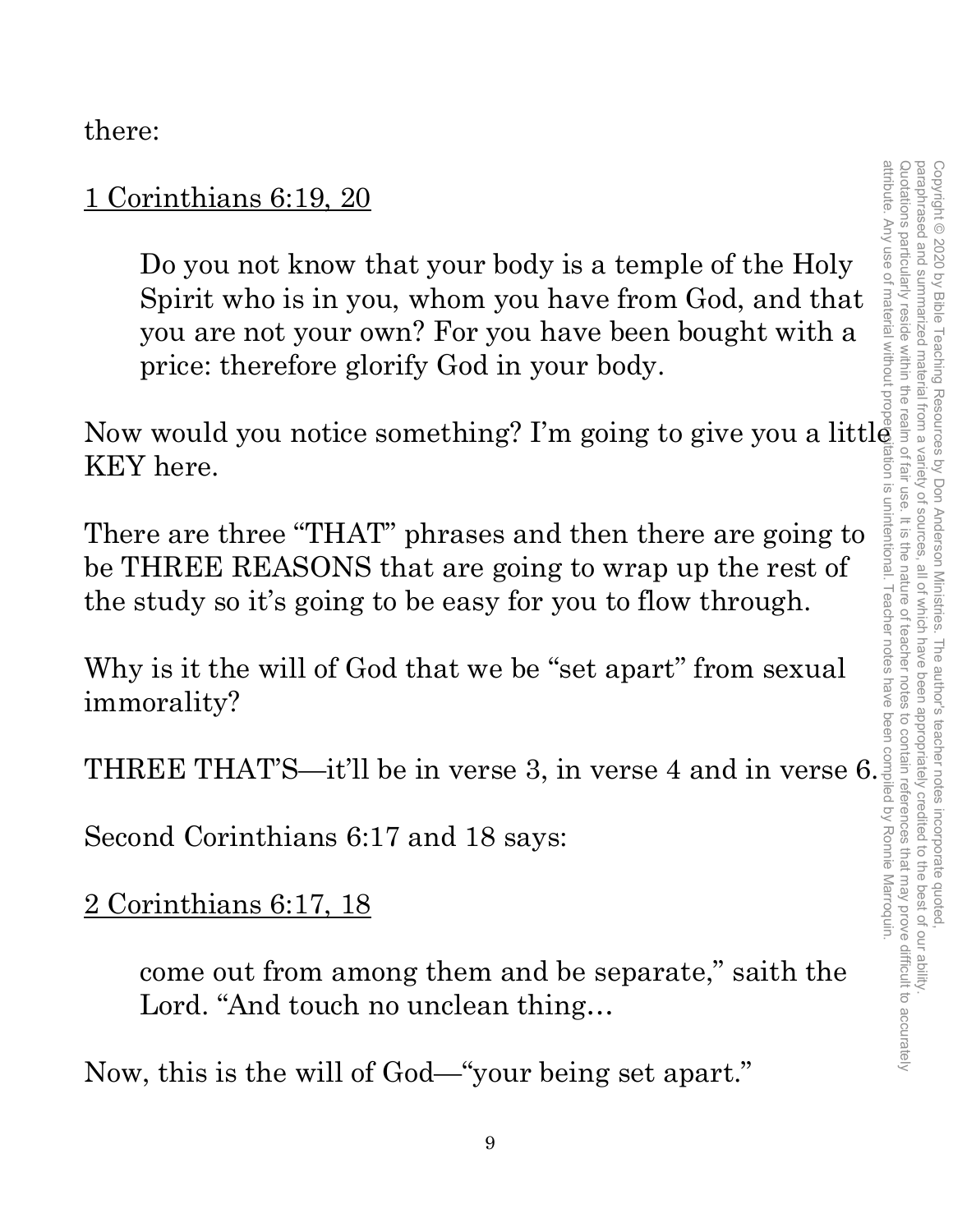Quotations particularly reside within the realm of fair use. It is the nature of teacher notes to contain references that may prove difficult to accurately paraphrased and summarized material from a variety of sources paraphrased and summarized material from a variety of sources, all of which have been appropriately credited to the best of our ability. Copyright © 2020 by Bible Teaching Resources by Don Anderson Ministries. The author's teacher notes incorporate quoted Copyright © 2020 by Bible Teaching Resources by Don Anderson Ministries. The author's teacher notes incorporate quoted, all of which have been appropriately credited to the best of our ability

### Phrase #1:

"that you should keep yourselves away from fornication;"

Fornication involves anything sexually outside the revealed will of God: adultery, premarital, extramarital intercourse, homosexuality and other perversions.  $Porneia$ , the word that  $\frac{E}{\epsilon}$ have translated "fornication" includes all of these practices.

And the scripture is very strong about people who continue to  $\frac{a}{2}$ pursue this dirty path instead of dealing with it in their lives.

Listen to 1 Corinthians 6:9:

### 1 Corinthians 6:9, 10

Or do you not know that the unrighteous shall not inherit the kingdom of God? Do not be deceived; neither fornicators, nor idolaters, nor adulterers, nor effeminate, nor homosexuals, nor thieves, nor the covetous, nor drunkards, nor revilers, nor swindlers, shall inherit the kingdom of God. attribute. Any use of material without proper citation is unintentional. Teacher notes have been compiled by Ronnie Marroquin.

You know I read a verse like that and I wonder how in the world we can condone homosexuality. They're not going to inherit the kingdom of God. I mean it's just as plain as the nose on your face. And yet we go along with it, we rationalize it, we condone it in some ways by allowing it to happen in our religious leadership, and we continue to move in that direction.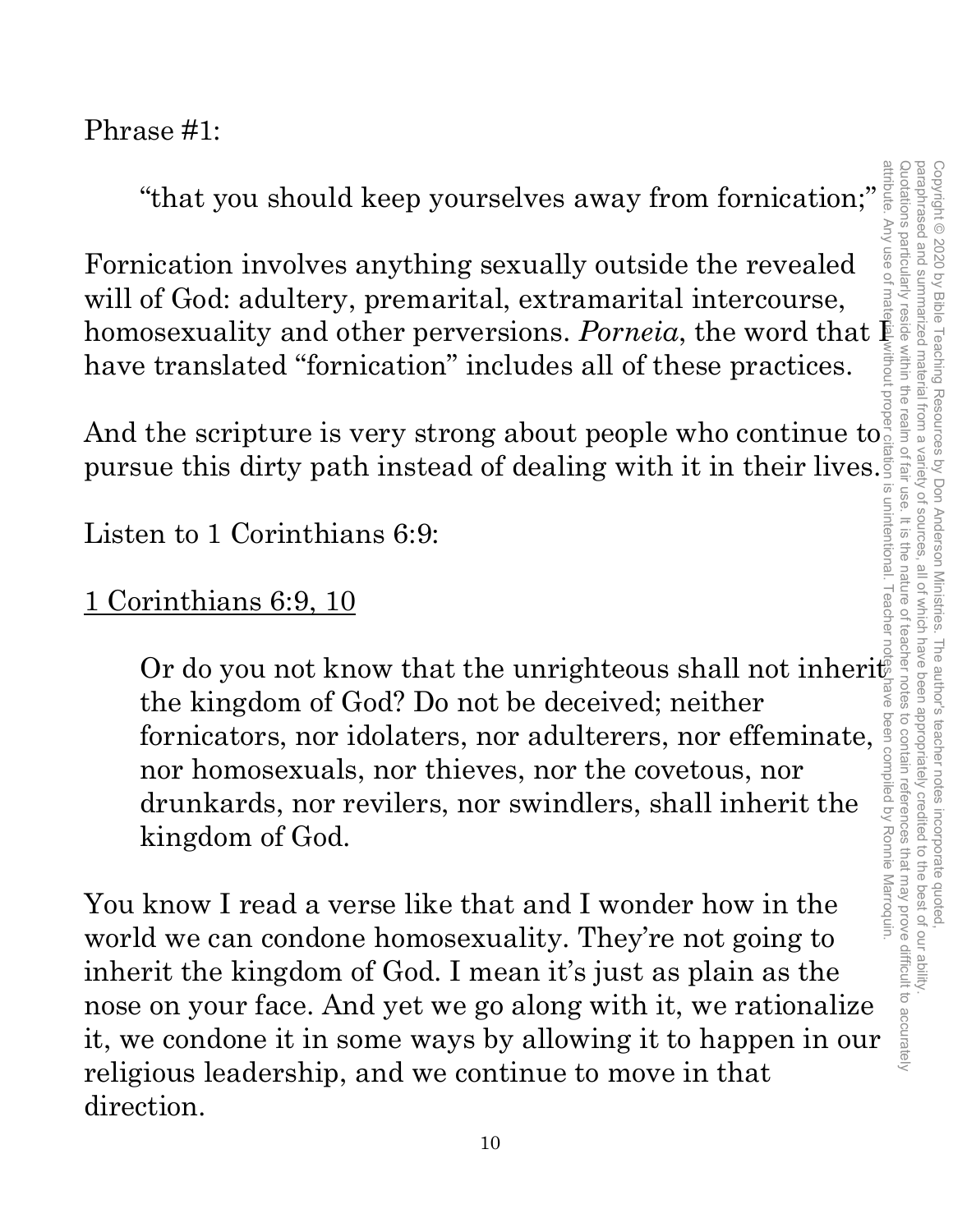And then you move over to the book of Revelation chapter 21 and verse 8 and boy it's just very clear.

Revelation 21:8

But for the cowardly and unbelieving and the abominable and murderers and immoral persons and sorcerers and idolaters and all liars, their part will be in the lake that burns with fire and brimstone, which is the second death.

I don't think that you can find anything more clear than that.

In Romans chapter 1 you have that little phrase that just haunts you: "God gave them over…God gave them over…God gave them over."

And in most of those phrases it has to do with sexual perversion.

Why did God give them over? Sexual disobedience.

Why did God give them over? Sexual disobedience.

And it was not only sexual disobedience in the sense of immorality, it was sexual disobedience in the realm of homosexual. And it is dominant.

What does it mean when it says "God gave them over"? I think it's God saying "Alright, you want to keep on doing it. Keep on doing it! But you're going to hell! I'm through!"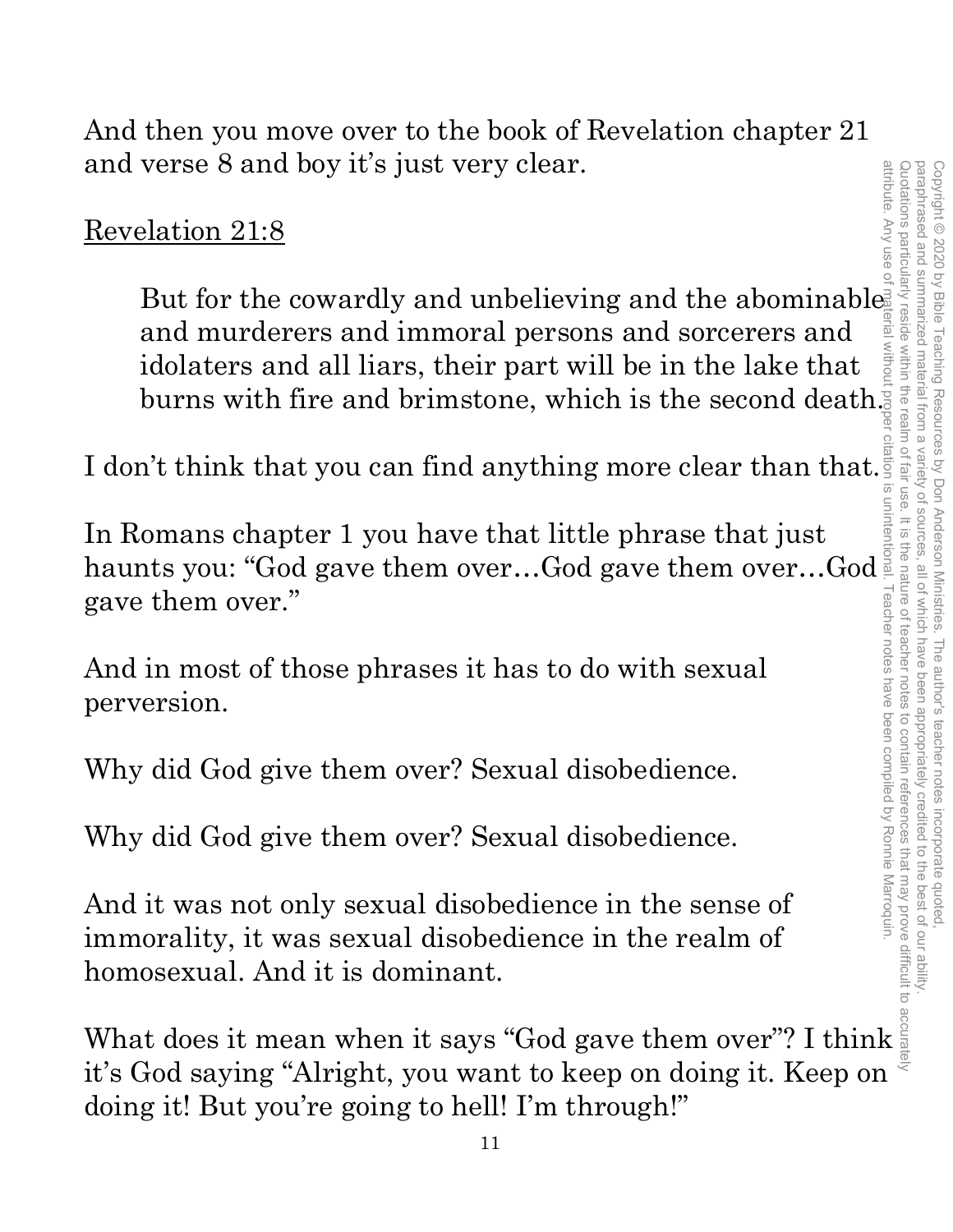And a lot of people find that God drops the chain and he finally drops the gauntlet. And the time has come knowing that man is bent on going his way and doing what he's going to do, God just gives them over to the full enjoyment of all of their pleasure to the point of leading to the ultimate demise.

The solution of the time in the time way and doing what he's going<br>to do, God just gives them over to the full enjoyment of all of  $\xi$ <br>their pleasure to the point of leading to the ultimate demise.<br>You know something. We of the practices that are far less than the will of God for our lives. This is very clear here. He starts out by saying "this is the will of God."

Have you ever chased that down?

It's the "will of God" we're going to find in chapter 5 verse 18:

1 Thessalonians 5:18

that in everything we give thanks; for this is the will of God in Christ Jesus.

We're going to find the "will of God" in Romans chapter 12:

Romans 12:1-2

I beseech you therefore, brethren, by the mercies of God, that you present your bodies a living sacrifice, acceptable unto God, which is your reasonable service. And be not conformed to this world, but be transformed by the renewing of your mind, that you may prove what is good and acceptable and perfect will of God.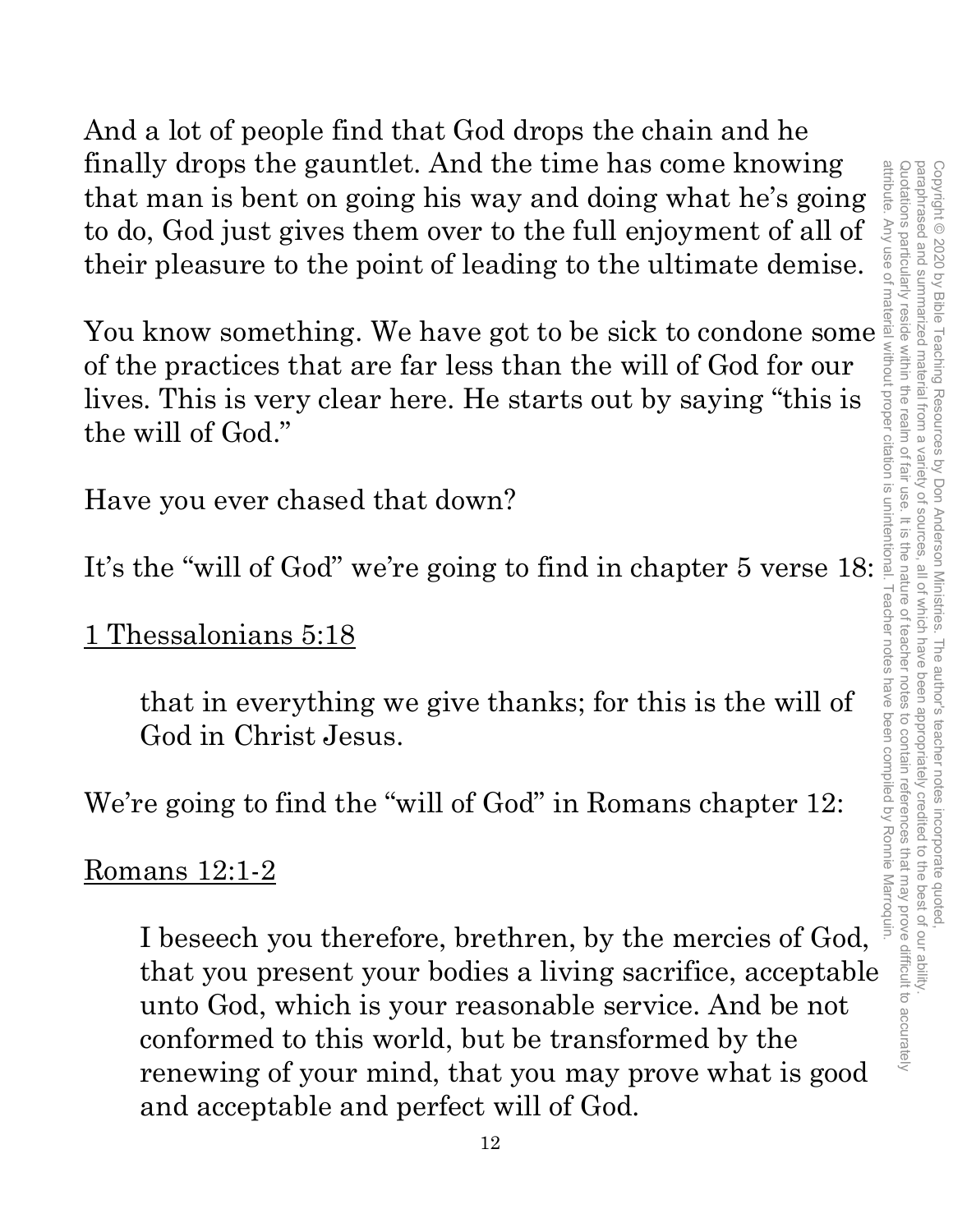Sexual obedience is the will of God.

Now, of course the religion of the time where they were living was very pagan. And yet we're living in the same day.

You know you need only look at the biographies of sexual disobedience in the Scripture that literally ought to scare it out of you or cause you—if you've been traveling on the edge of it—to get out of it and make a new statement of purity and experience cleansing in your life.

When you see what happened to David, what happened to Samson, what happened to Amnon and others—tragic, tragic stories—sad, sad picture.

Now, naturally you raise the question:

How do people get caught in these things?

How does it happen to us so quick?

Listen to James 1:14 and 15:

James 1:14, 15

Each one is tempted when he is carried away and enticed by his own lust. Then when lust has conceived, it gives birth to sin; and when sin is accomplished, it brings forth death.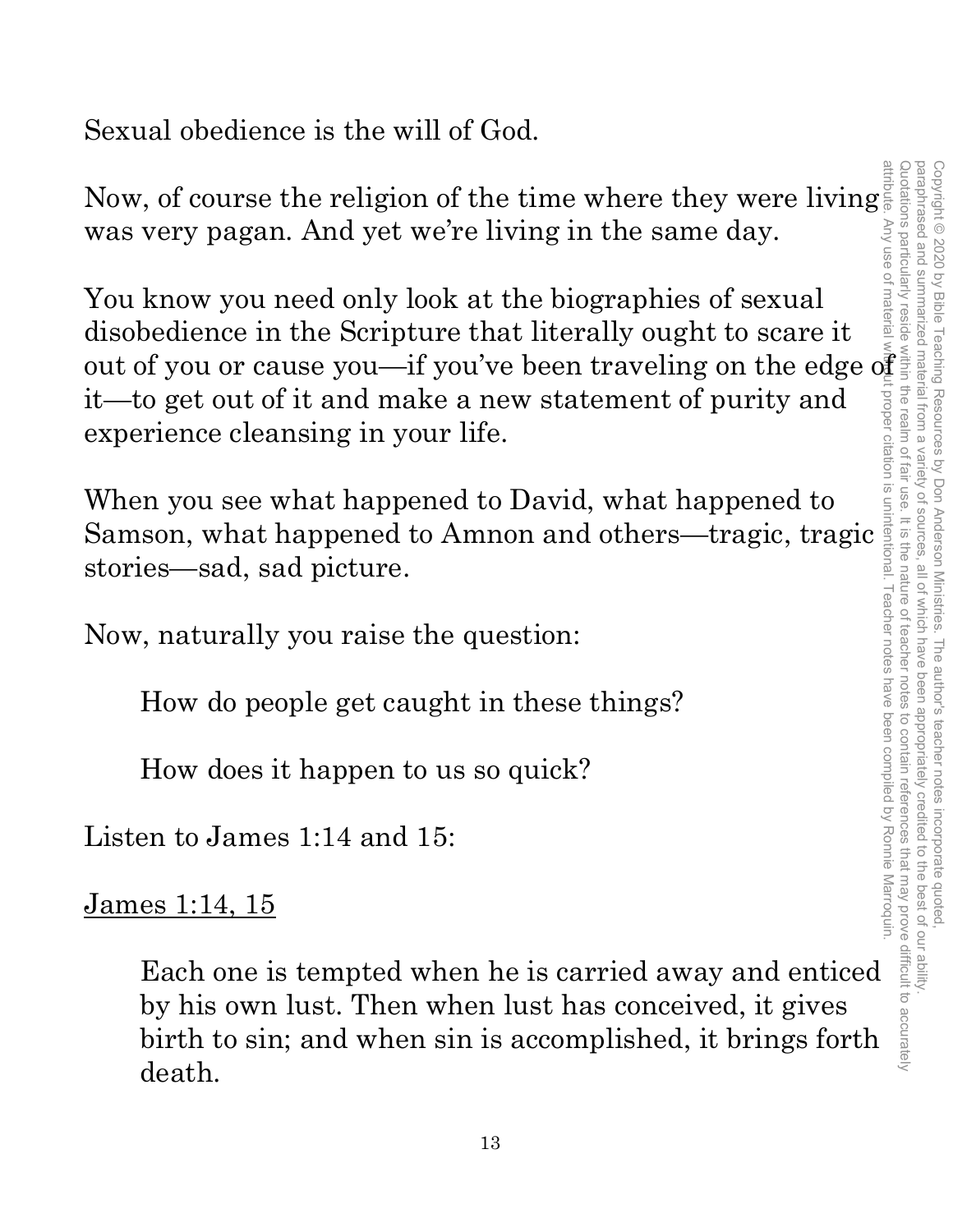Quotations particularly reside within the realm of fair use. It is the nature of teacher notes to contain references that may prove difficult to accurately paraphrased and summarized material from a attribute. Any use of material without proper citation is unintentional. Teacher notes have been compiled by Ronnie Marroquin.Quotations particularly reside within the realm of fair use. It is the nature of teacher notes to contain references that may prove difficult to accurately paraphrased and summarized material from a variety of sources, all of which have been appropriately credited to the best of our ability. Copyright © 2020 by Bible Teaching Resources Copyright © 2020 by Bible Teaching Resources by Don Anderson Ministries. The author's teacher notes incorporate quoted, variety of by Don Anderson Ministries. The author's teacher notes incorporate quotec sources all of which have been appropriately credited to the best of our ability

There are FOUR THINGS that converge that will hang you out to dry if you don't deal with it and recognize they're there.

Now I want to be practical in helping along this line because you and I are vulnerable at this point, probably more than at any other time in history.

First of all:

1. the MIND.

The MIND is a key issue.

Mark 7:21-23

For from within, out of the heart of men, proceed the evil thoughts, fornications, thefts, murders, adulteries, deeds of coveting and wickedness, as well as deceit, sensuality, envy, slander, pride, and foolishness. All these evil things proceed from within and defile a man.

"As a man thinks in his heart, so is he" (Proverbs 23:7).

The battle is really in the head. It's not in the hormones. proceed from within and defile a man.<br>
"As a man thinks in his heart, so is he" (Proverbs 23:7).<br>
The battle is really in the head. It's not in the hormones.<br>
When you're not thinking right, the hormones are going to be released. That's a problem.

But it starts up here in the head. If you want to have victory, you need to recognize that Satan is in the mind-blinding business. And that he comes in so subtle. And it is his whole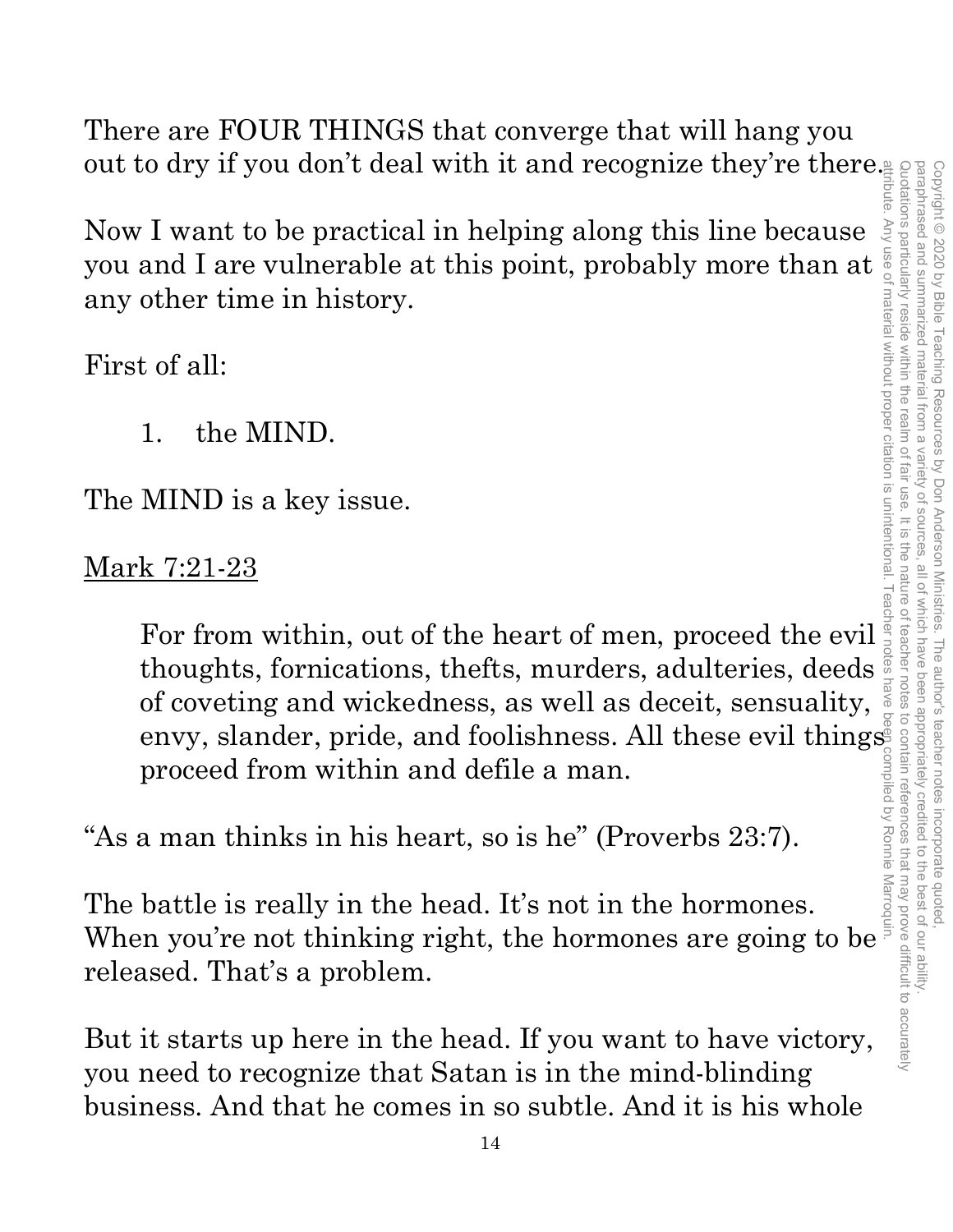purpose to attack the mind.

In 2 Corinthians 4:4 says:

2 Corinthians 4:4

in whom the god of this world has blinded the minds of them that believe not, lest they respond to Christ.

But he's also in the blinding business as he shows us the pleasure of elicit sexual relationship rather than showing us the ultimate demise and the tremendous aftershocks that come from it.

First Peter 1:13 is an excellent verse for you to think about:

1 Peter 1:13

Gird up the loins of your mind…

That's a picture of a guy getting ready for battle. He tucks his  $\operatorname{long}$  trailing robes into his belt so he's ready to run or to work $\frac{1}{2}$ long trailing robes into his belt so he's ready to run or to work<sup>3</sup> or to do whatever he needs to do. He's ready to fight.<br>Second Corinthians 10:5 is another excellent verse:

Second Corinthians 10:5 is another excellent verse:

### 2 Corinthians 10:5

…we are taking every thought captive to the obedience of Christ,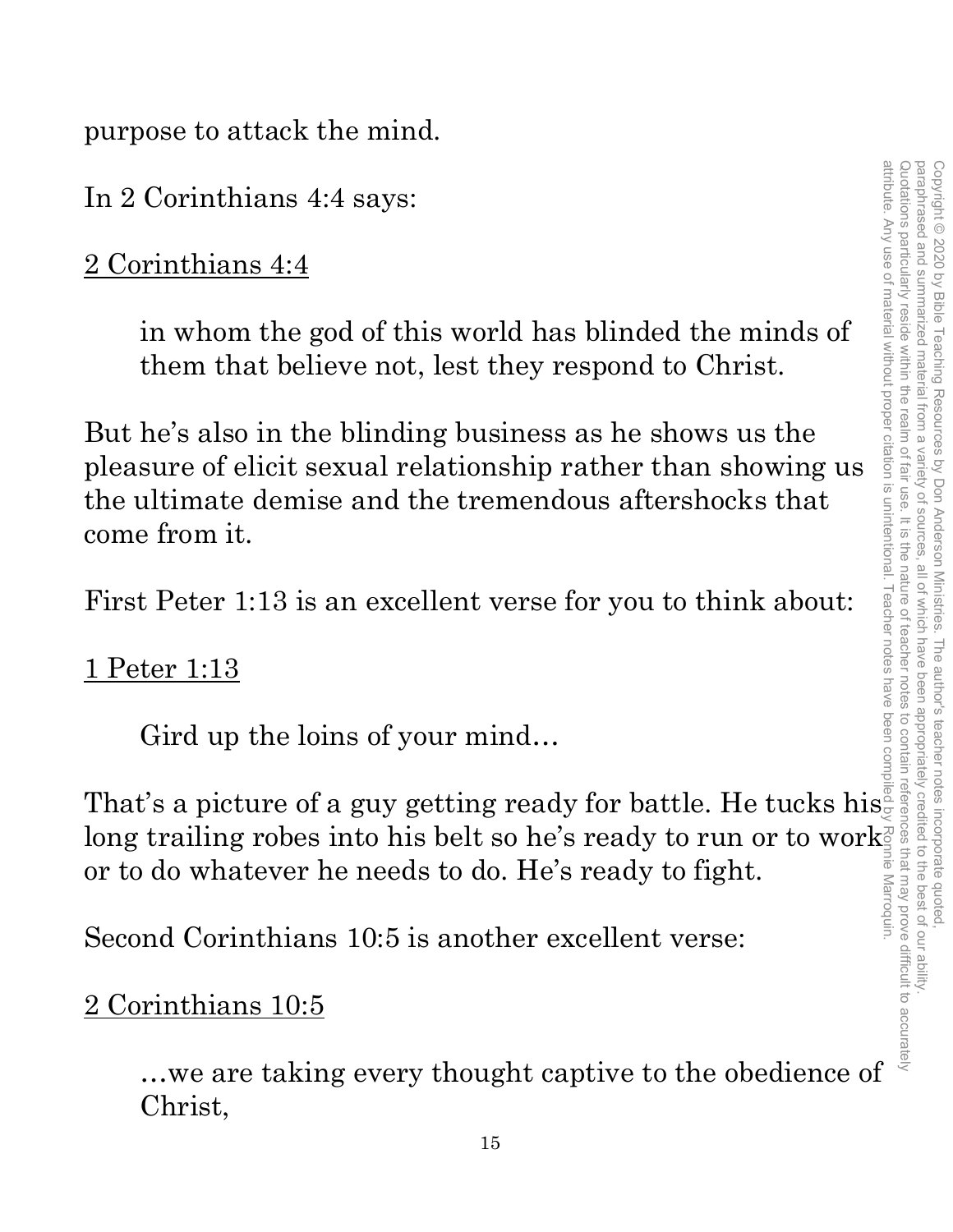What does the Lord want me to do in this situation? I'm thinking these wrong thoughts.

Ok, what do you do when you think a wrong thought? If you have in your mind the Scripture you're going to do a good spiritual battle by using the Word at that point. And that's the reason why you memorize the Word of God.

# Psalm 119:9, 11

Where with all shall a young man cleanse his way? By taking heed thereto according to Thy word. Thy word have I hid in my heart that I might not sin against thee.

The minute that thought comes into your mind, you can reject. it with a verse of Scripture if you've got it. And if you don't, you're probably going to continue to pursue that line of thought and it eventually is going to lead to a weakness that's going to make you vulnerable.

Now the second thing is:

2. POOR JUDGMENT

The first is the mind, but the second is poor judgment.

Listen to the Proverbs at this point:

Proverbs 6:32, 33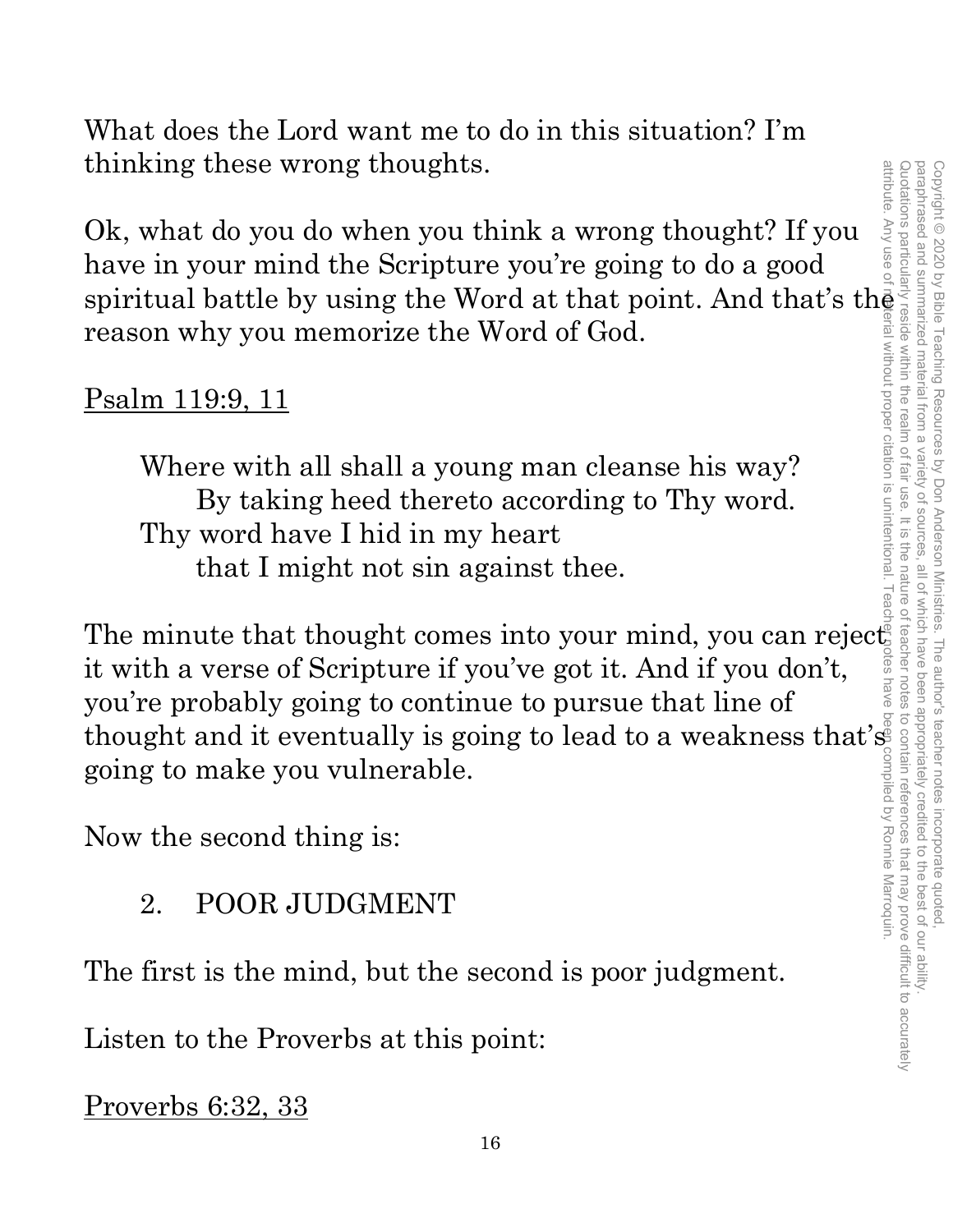But a man who commits adultery lacks judgment; whoever does so destroys himself. Blows and disgrace are his lot, and his shame will never be wiped away;

So there is a picture of poor judgment being exercised in this situation that leads to the ultimate demise.

It was Mark Twain who said so graphically:

Good judgment comes from experience. Experience comes from bad judgment. (source unknown) Good judgment comes from experience. Experience comes from<br>
bad judgment.<br>
(source unknown)<br>
Or a friend of mine said:<br>  $\begin{bmatrix}\n\text{Good judgment is what you have right after you needed it.}\n\text{Good judgment is what you have right after you needed it.}\n\text{Solve unknown}\n\end{bmatrix}\n\begin{bmatrix}\n\text{Solve} \\
\text{Solve} \\
\text{Solve} \\
\text{Solve} \\
\text{Solve} \\
\text$ 

Or a friend of mine said:

Good judgment is what you have right after you needed it. (source unknown)

You know that probably describes it the best.

bad judgment.<br>
(source unknown)<br>
Or a friend of mine said:<br>
Good judgment is what you have right after you needed it.<br>
(source unknown)<br>
You know that probably describes it the best.<br>
Ok, you've got the MIND, you've got PO the third thing is:

# 3. COMPROMISE

There comes that time when you kind of teeter on the edge. this, leave my wife, leave my kids, leave my profession? I'm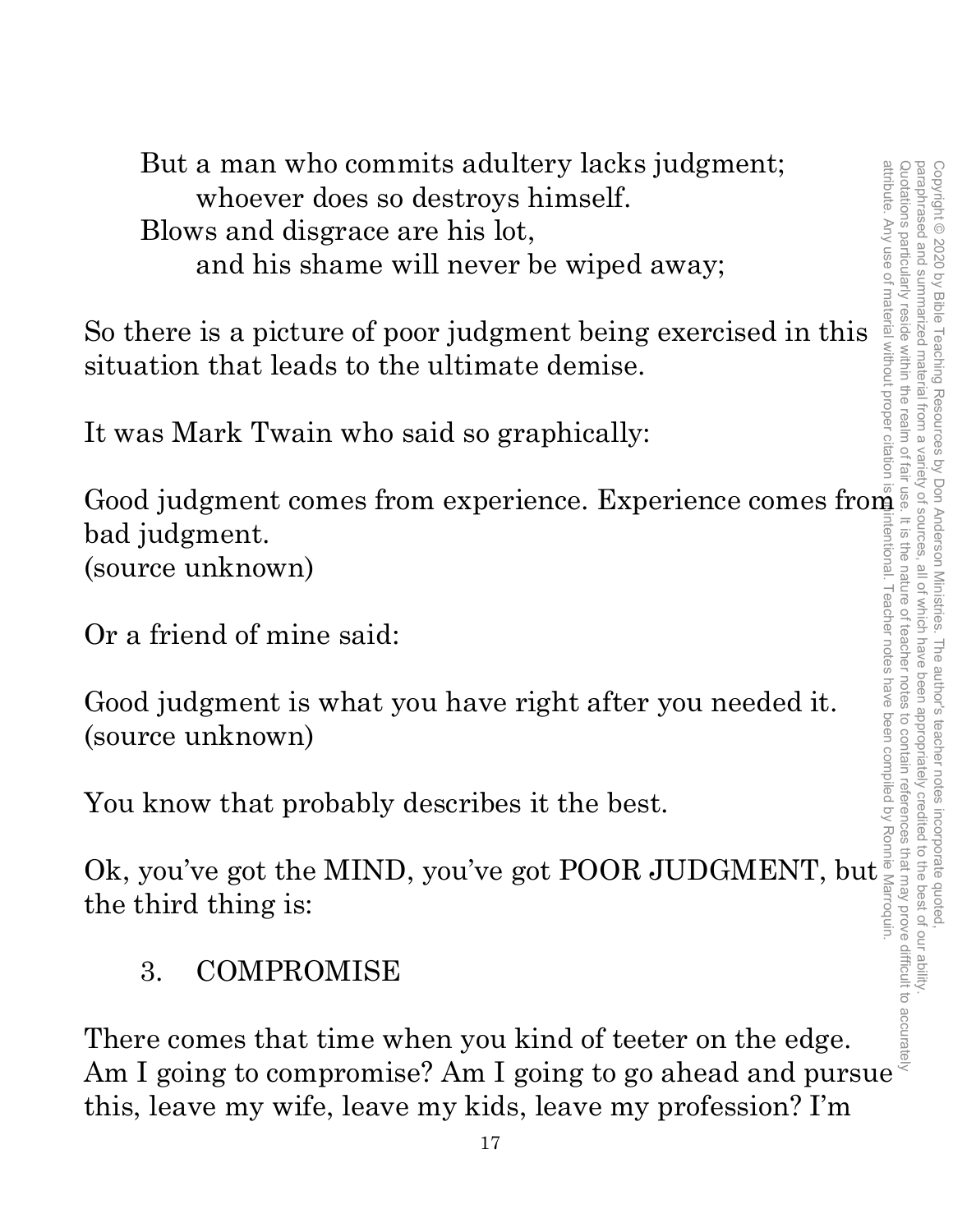going to go for the pleasure.

At that critical time the salmon is looking at the flesh, he's looking at the bait, and he's making a decision—a judgment. I'm hungry. Is this worth it? And he takes it and he's hooked and fried.

I mean, that's the time when compromise is so critical.

Do I have convictions that have been strong enough, forged by the Word of God, that I can see when I'm being tempted at that point to alter my course and to continue along that path? Or am I going to immediately dart away from it and not compromise but stay committed? At that critical time the salmon is looking at the flesh, he's<br>
looking at the bait, and he's making a decision—a judgment.<br>
I'm hungry. Is this worth it? And he takes it and he's hooked<br>
and fried.<br>
I mean, that's the ti

Now there are some verses on that.

### Proverbs 6:25

Do not lust in your heart after her beauty or let her captivate you with her eyes,

# Proverbs 4:23

Above all else, guard your heart, for it is the wellspring of life.

Job says "I made a covenant with my eyes not to look lustfully upon the virgin daughters." (Job 31:1).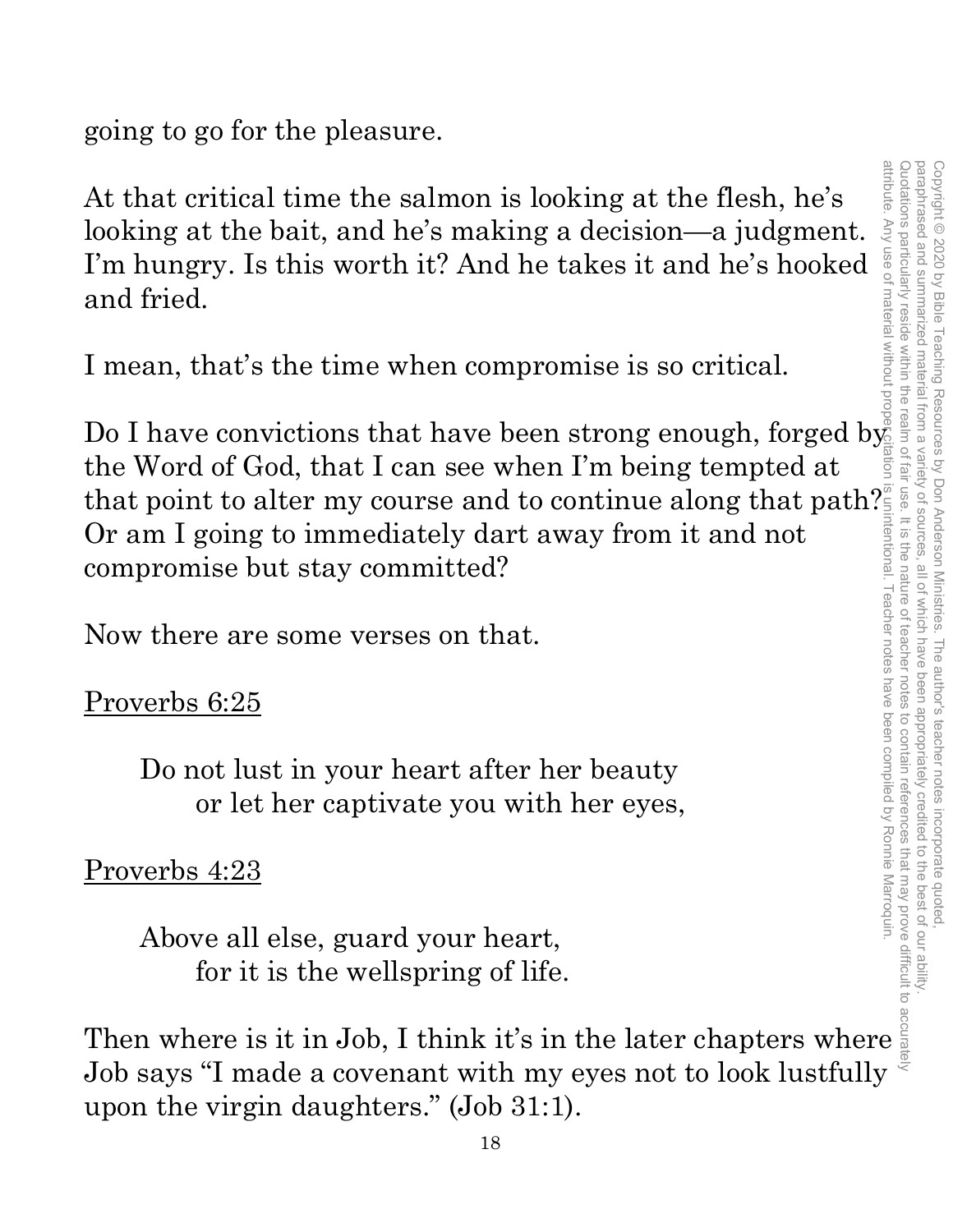It is making a commitment—making a statement that for the rest of my life I will be a person of commitment. I will not compromise.

Now listen, the only problem is, that with sexual sin if you hang around you're probably going to compromise. The Scripture teaches us to FLEE these things. We are not equal to it.

Over and over again Paul tells young Timothy: "But thou O man of God, flee these things and follow after righteousness, godliness" (1 Timothy 6:11, 12).

The fourth thing is:

4. FOCUSING ON SELF

I want is more important than my fidelity and faithfulness to a commitment. attribute. Any use of material without proper citation is unintentional. Teacher notes have been compiled by Ronnie Marroquin.

I am focusing on myself.

And boy this is where it really happens. What I need and what<br>
I want is more important than my fidelity and faithfulness to  $\frac{3}{2}$ <br>
a commitment.<br>
I am focusing on myself.<br>
How many times have I had people walk throug How many times have I had people walk through my office and who have said "God expects me to be happy, therefore it's necessary for me to do drastic surgery in my marriage and take this young lady who is 20 years younger than me."

Over and over again it's FOCUS ON SELF.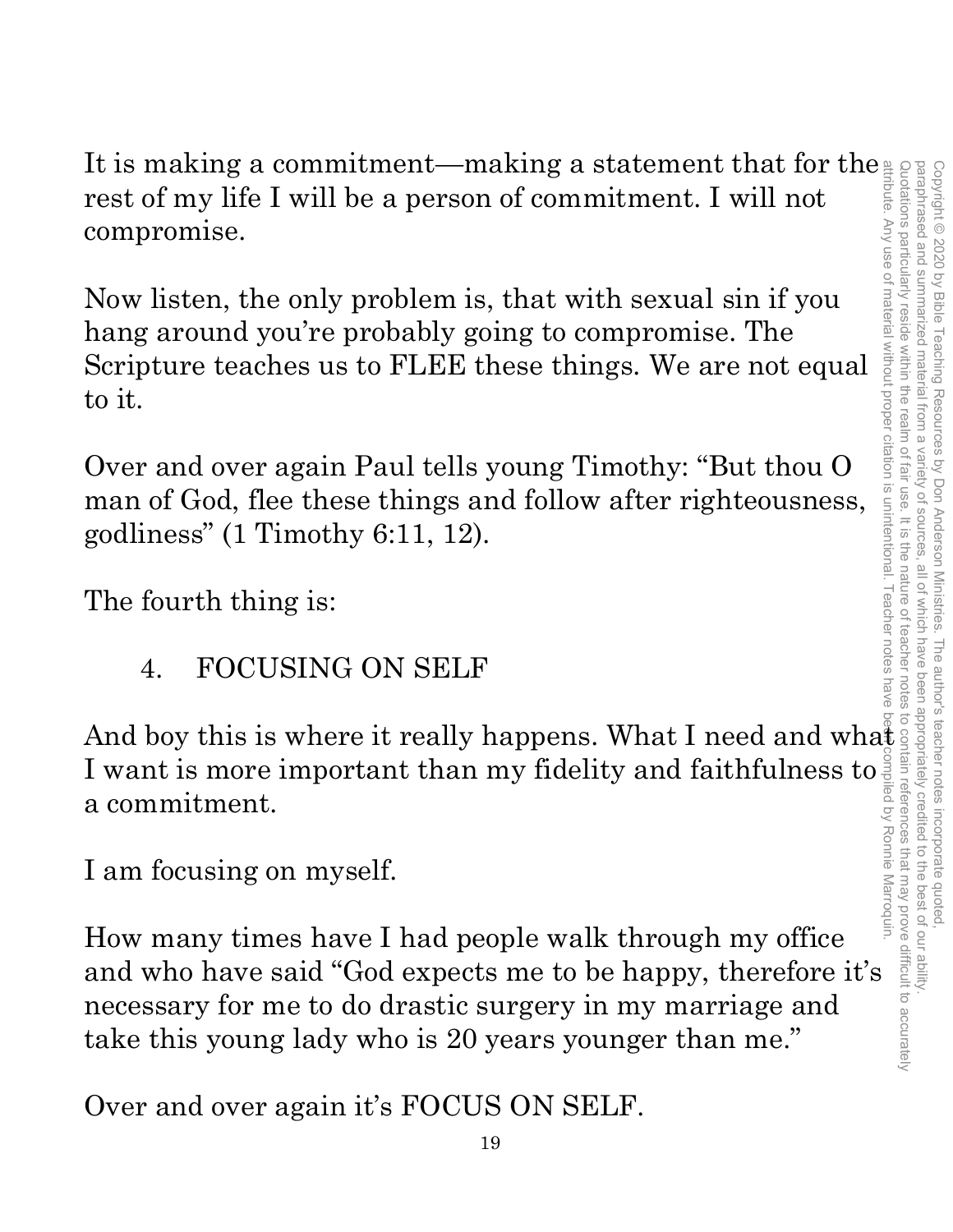Now I'm not opposed to us understanding ourselves. I don't have any problem with psychology and psychiatry and those things if they're going to provide truth for conduct.

You take truth where you find it. But I think there are some horrible consequences that we've got a bunch of Christians who are running around more concerned about their selfimage and about their self and their self-satisfaction and their self-self-self that they've forgotten the Savior! And they've forgotten the power of the Spirit of God who can give them victory! And because they're dribbling over here over their selfish needs and the mistakes they made 30 years ago when they married so-and-so! They're just going dead in the water right and left! It's focus on the individual.

### Philippians 2:3, 4

Do nothing from selfishness or empty conceit, but with humility of mind let each one of you regard one another  $a\ddot{\tilde{s}}$  : more important than himself…

Listen to Proverbs 6:27 and 28:

Proverbs 6:27, 28

Can a man scoop fire into his lap without his clothes being burned? Can a man walk on hot coals without his feet being scorched?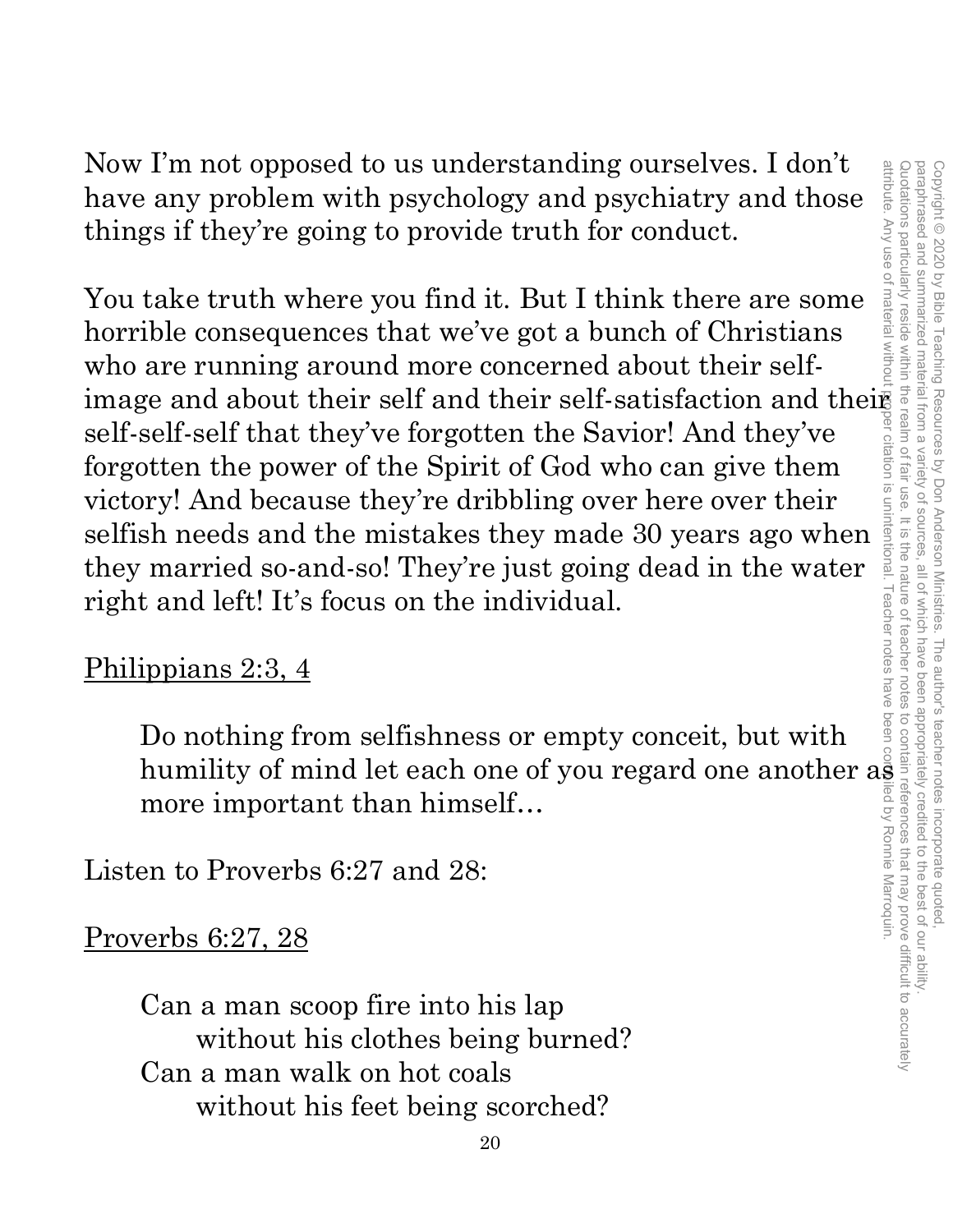No!

So this is the KEY VERSE to our study—Have You Gotten Dirty? So this is the KEY VERSE to our study—Have You Gotten<br>Dirty?<br>And if you've gotten dirty, what are you going to do about it?<br>Are you going to be willing to confront it? To deal with it? And

And if you've gotten dirty, what are you going to do about it? to move in right paths that will bring about a change in your life? to move in right paths that will bring about a change in your  $\frac{1}{2}$ <br>life?<br>Just because you've gotten dirty doesn't mean that you've got

to stay dirty. Sexual sin like divorce is not something that is the unpardonable sin. God can deal with it in your life if you'l respond and do something about it.

The problem with David was he tried to hide it for a whole year. And when you read Psalm 32 it affected him. Man, his spiritual juices dried up. He said my moisture's turned into the drought of summer: "Your hand was heavy upon me. My body waxed old through my roaring all the day the long" (Psalm 32:4)

The guilt that was there for that whole year over the fact that he had committed sin with Bathsheba. But then he went around working it out to murder her husband in order to take $^{\text{\tiny{\textup{F}}}}$ her. And so when you keep silent, you are going to destroy yourself. But to come honestly before the Lord:

Isaiah 1:18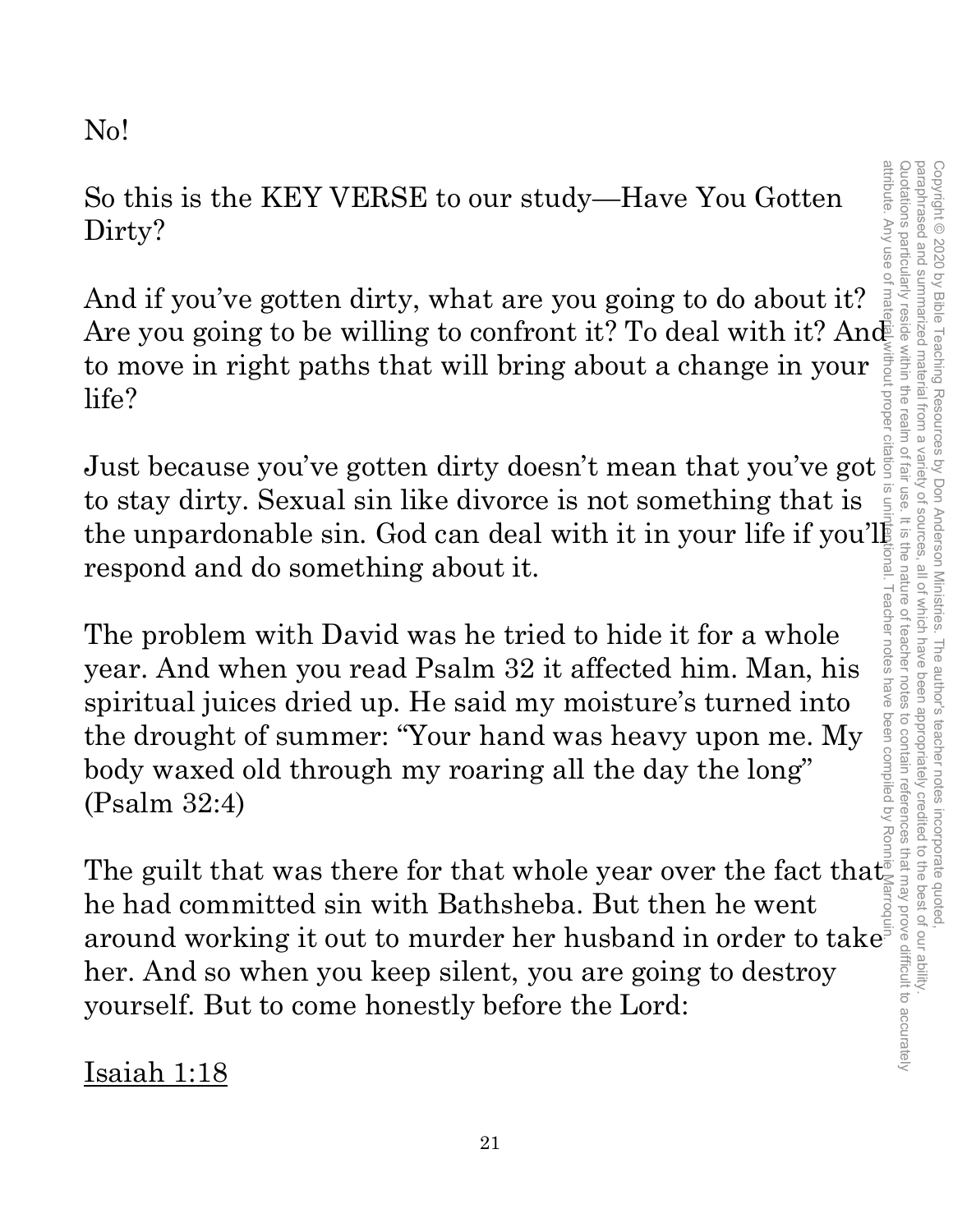Quotation sparticularity reside with the realm of fair use. It is the nature of teacher notes paraphrased and summarized material from a attribute. Any use of material without proper citation is unintentional. Teacher notes have been compiled by Ronnie Marroquin.Quotations particularly reside within the realm of fair use. It is the nature of teacher notes to contain references that may prove difficult to accurately paraphrased and summarized material from a variety of sources, all of which have been appropriately credited to the best of our ability. Copyright © 2020 by Bible Teaching Resources by Don Anderson Ministries. The author's teacher notes incorporate quoted Copyright © 2020 by Bible Teaching Resources by Don Anderson Ministries. The author's teacher notes incorporate quoted, sources all of Which have beer appropriately credited to the best of our ability

"Come now, and let us reason together," sayeth the Lord. "Though your sins be as scarlet, they shall be as white as snow; …

The Lord's saying to you today, if you've been vulnerable in sexual disobedience, God is just saying "Come on, I want to clean you up man! I want to get back on track again!"

# <u>1 John 1:9</u>

If we confess our sins, He is faithful and just to forgive and to cleanse from all unrighteousness.

There is a tomorrow for you!

The devil is saying "Now you've done it! You're finished!"

No, you're dirty! And you need to get a bath and get on with it for the rest of your life. And use your good judgment where you used the poor judgement the last time.

Now Joseph probably teaches us the most about sexual fidelity and how to handle sexual temptation.

He beautifully describes that you can't handle it!

Do you remember in Genesis 39 he was sold into the house of Potiphar? Potiphar was a government agent. He was hardly ever home so he left things at home unattended.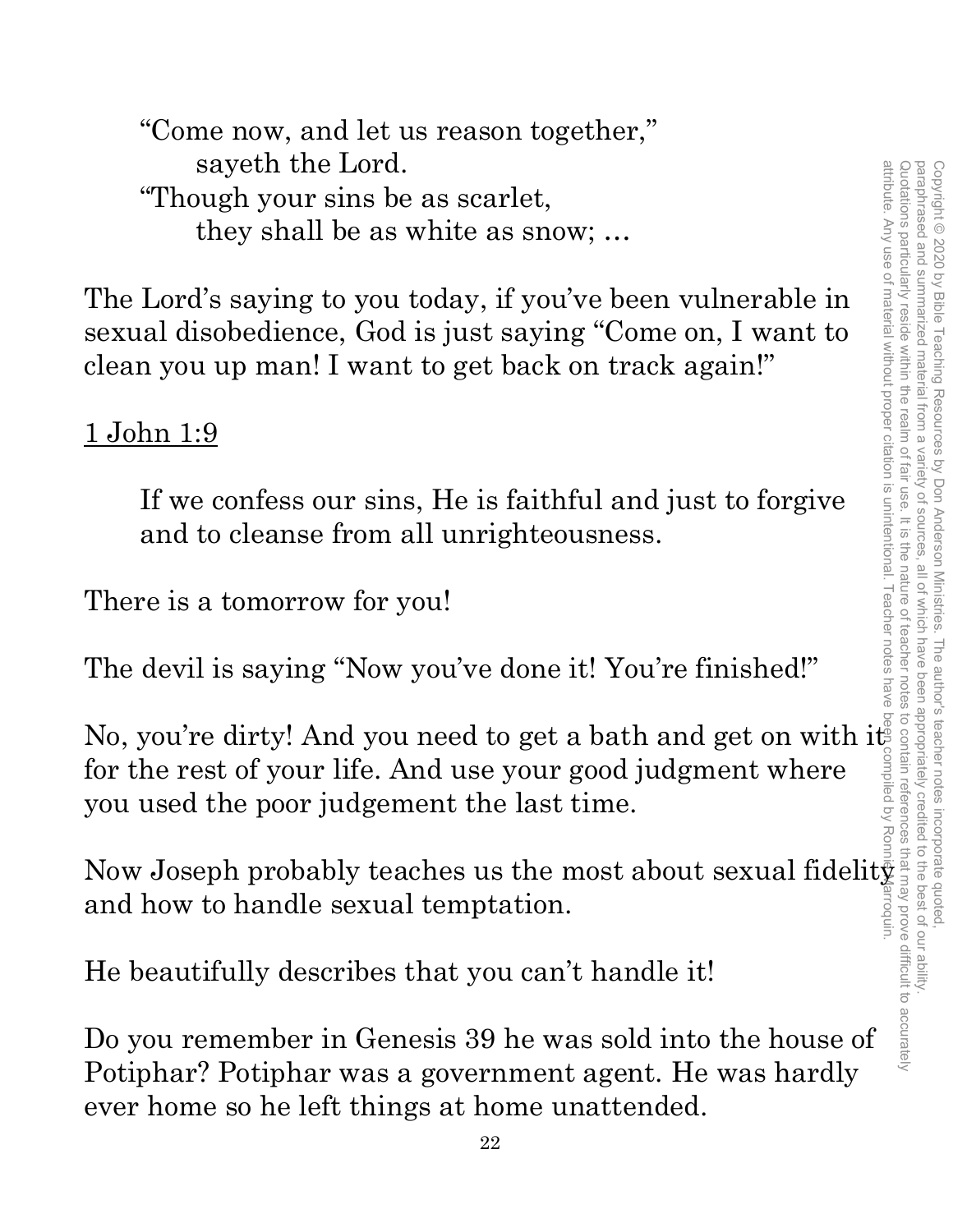Mrs. Potiphar spent most of her time at the garden club and the bridge table and had no relationship with her husband. And as a result of it, she cast her eyes upon Joseph in his 20s. $\tilde{\varepsilon}$ Beautiful black sparkling eyes and curly hair attracted her very much. And one day, you know, makes the very quick approach by saying "Come to bed with me." I mean, there wasn't any preliminaries at all to this deal. We recognize spent most of her time at the graren culo and<br>we help table and had no relationship with her husband.<br>And as a result of it, she cast her eyes upon Joseph in his 20s.<br>Beautiful black sparkling eyes and curly

And Joseph said "How can I sin and do this great wickedness against God?"

Sexual or any kind of sin is, first of all, against God. And when we recognize that, we're at least in the position of realizing who we're dealing with. But it's also against man. attribute. Any use of material without proper citation is unintentional. Teacher notes have been compiled by Ronnie Marroquin.

everything in the house. I will not violate that trust."

we recognize that, we're at least in the position of realizing<br>who we're dealing with. But it's also against man.<br>"I cannot do this against your husband. He's trusted me with<br>everything in the house. I will not violate th And so he said NO. But the text says she kept on day after day until one day she found him in isolation. And when she found him in isolation, she took hold of his coat. And man he left his coat and kept his character. He fled the house. And because he fled the house, he illustrates to all of us:

You must FLEE, not FIGHT.

things begin to stir up within you is to flee. Get out of it! Make a decision now that you're going to leave. Don't allow anything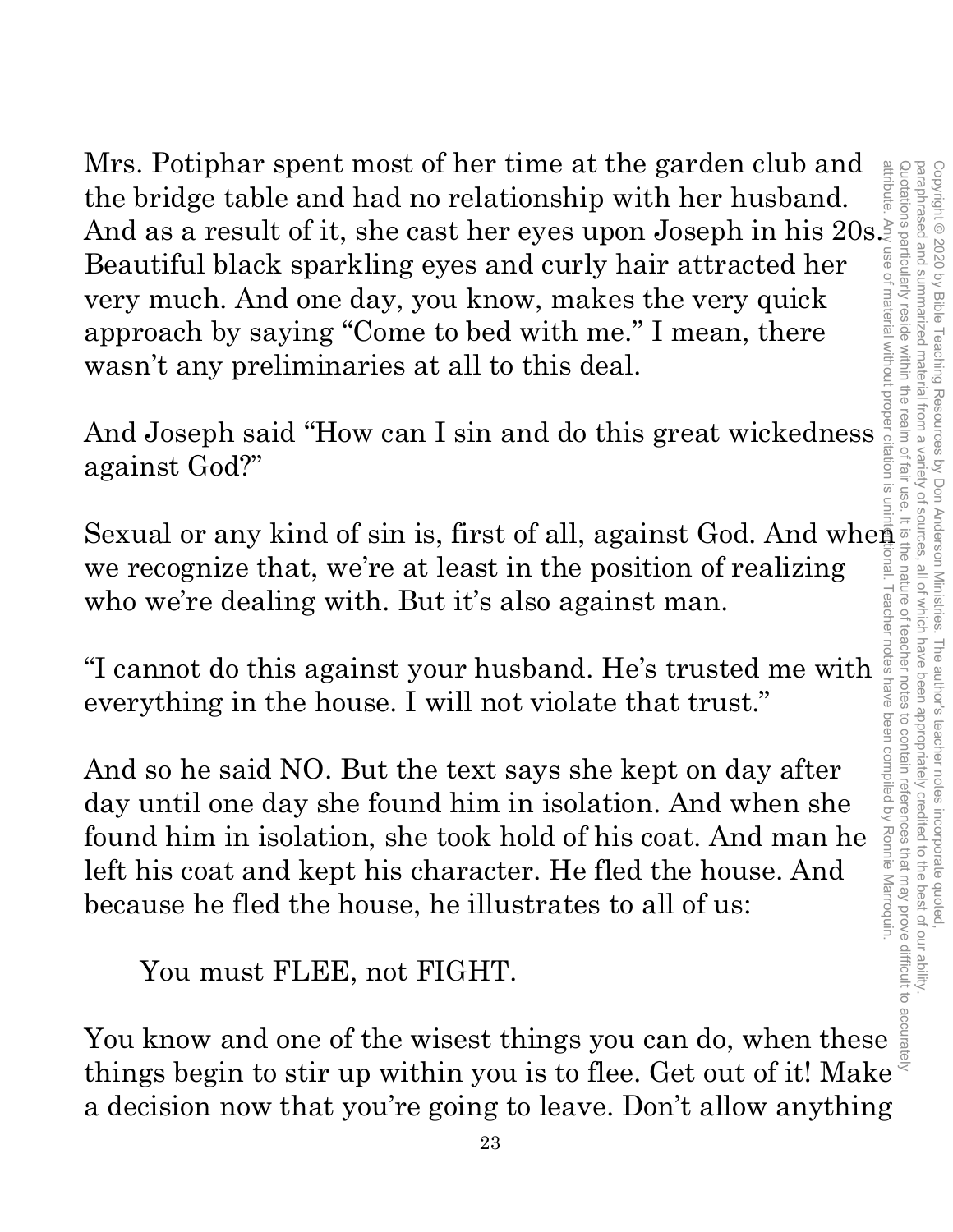like that to get out of hand.

It's not wrong to be tempted! But it's what you do with it. It's when you don't handle it and flee, you're going to have problems.

Now I know what you're saying. You're saying "Ok Anderson, I'm scared to death. I'm living in an environment where I'm being tempted all the time. How can I fight a good fight?"

Ok, since you asked, I'm going to tell you how.

FIVE WAYS—If you will hang onto these five words, I guarantee you that you're going to make it to glory and you're going to find yourself avoiding some horrible, horrible problems. 2. ACCOUNTABILITY—drive the stakes around you<br>
1. How what you're saying. You're saying "Ok Anderson.<br>
1. How what you're saying. You're saying "Ok Anderson.<br>
1. How what you're saying. You're saying "Ok Anderson.<br>
2. The

First of all:

led by Ronnie Marroquin relationship. If it's your wife or your sister or whoever—honesty.

Secondly:

2. ACCOUNTABILITY—drive the stakes around you everywhere.

I have discovered that my accountability works best with men I'm memorizing Scripture with. And I must have 15 or 20 of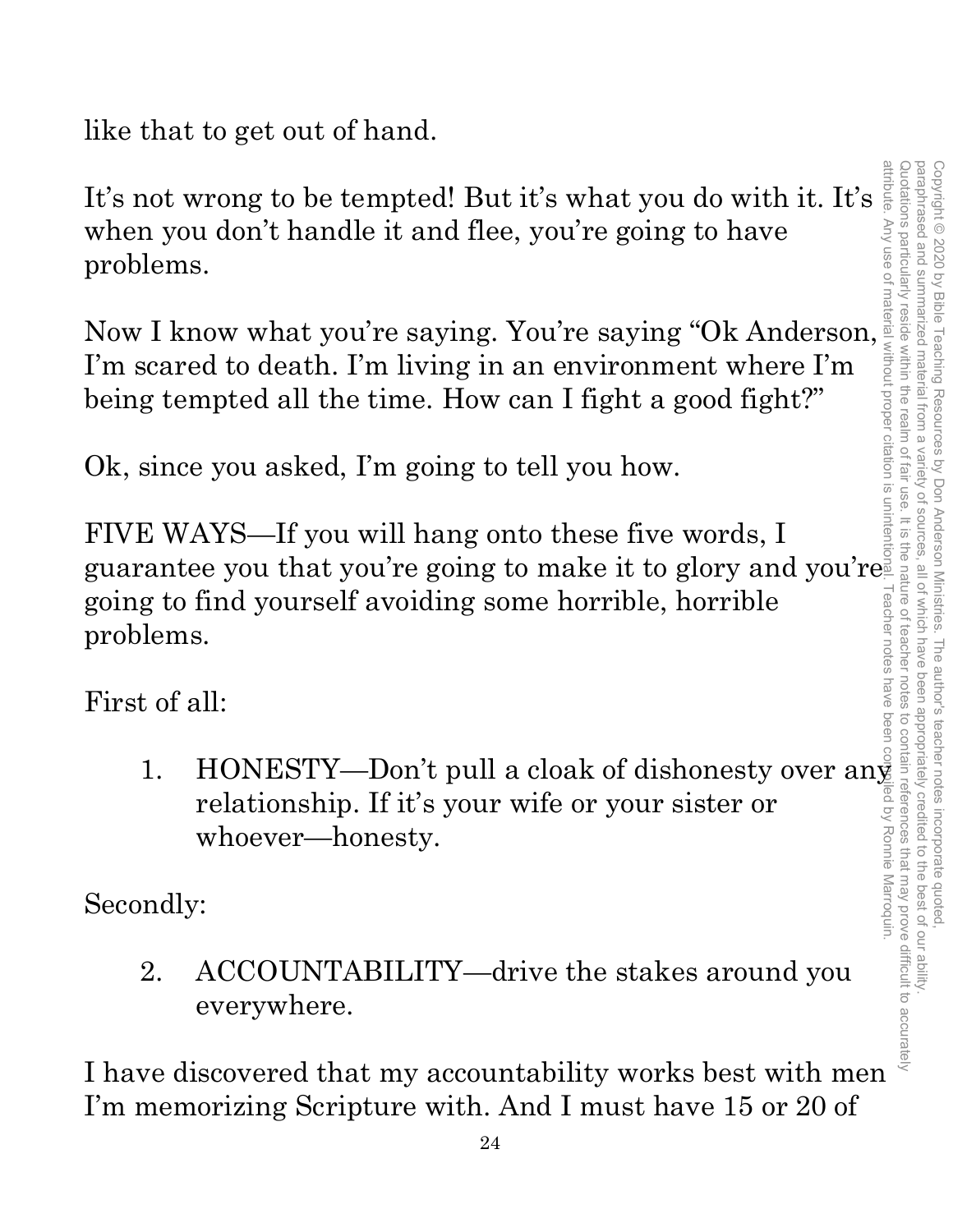those men staked all over the state of Texas so that they know where I am and I make appointments with them to memorize Scripture, to share and to talk. And there's nothing in our lives that are secret.

And so we talk over these things—accountability. You find that the guys that are most vulnerable are the lone wolves. They are the people who are in ministry by themselves or the  $\bar{\bar{\mathbf{y}}}$ work by themselves, they don't have many friends and Satan loves to pick off the wick. He looks for the one that's isolated.

For a mand I make appointments with them to memorize<br>the three is a share and to talk. And there's nothing in our<br>that are secret.<br>So we talk over these things—accountability. You find<br>the guys that are most vulnerable ar Just like the lion looks for the weak and the one that's isolated ntentional. from the pack, to take them to lunch. That's exactly the way Satan works when it comes to sexual temptation. You don't find sexual temptation hitting a whole bunch at once. It's when you're a loner, it's when you've drawn back, it's when you're away by yourself that you're most vulnerable.

Third:

upon others.

I have found one common denominator with sexual disobedience and that is INDEPENDENCE.

"I want my happiness and I don't care what anybody else thinks and I don't care who I'm going to hurt. I'm gonna go ahead and do this because I want to do it."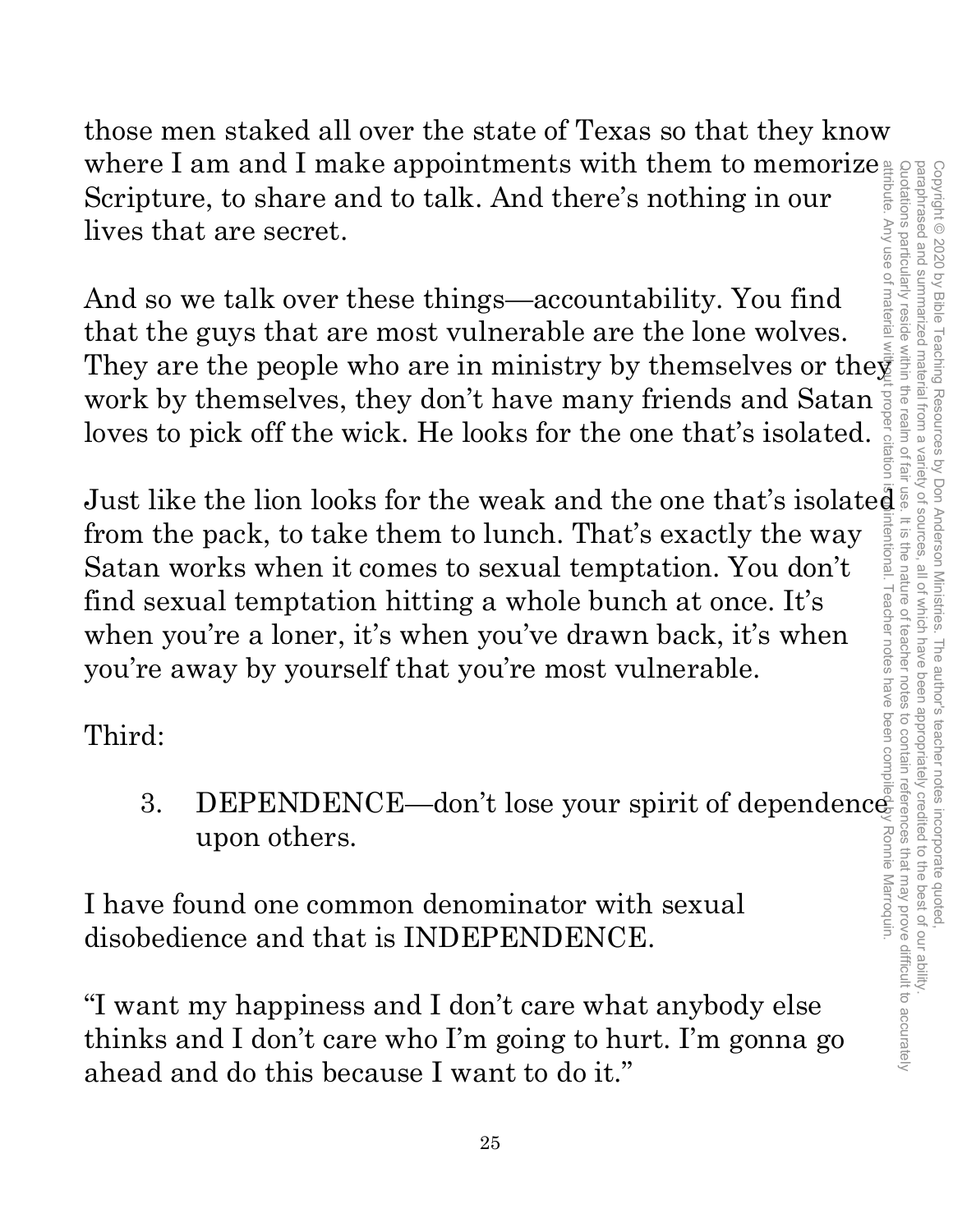There's an independent spirit rather than a dependent attitude.

Number 4:

4. OBEDIENCE—make obedience priority in your life with Christ and you're going to be blessed. 4:<br>
OBEDIENCE—make obedience priority in your life<br>
with Christ and you're going to be blessed.<br>
ce is better than sacrifice.<br>
muel chapter 15, Saul learned that in a horrible<br>
ce.<br>
1 finally:<br>
TEACHABLE SPIRIT—don't lose

Obedience is better than sacrifice.

First Samuel chapter 15, Saul learned that in a horrible experience. It<br>
It is an amazing thing with this too, that when you have people<br>
involved in the state of thing with this too, that when you have people<br>
involved in this too, that when you have people<br>
involved in this too, that when

And then finally:

5. TEACHABLE SPIRIT—don't lose your teachable

involved in this kind of thing, they cease to be taught. It's like they're a law unto themselves. They won't listen to you as you express your love, your warnings, your exhortations, your concern, your compassion. They just simply tune a deaf ear. They've lost the teachable spirit. So ask God, as a part of your concern, your compassion. They just simply tune a dear ear.<br>They've lost the teachable spirit. So ask God, as a part of your defense mechanism as you sit here in this place, "God keep me with a teachable spirit so I can hear Your Word through those who would guide and teach me!" attribute. Any use of material without proper citation is unintentional. Teacher notes have been compiled by Ronnie Marroquin.

Now that's the first "THAT" phrase. The second "THAT" phrase is in verse 4.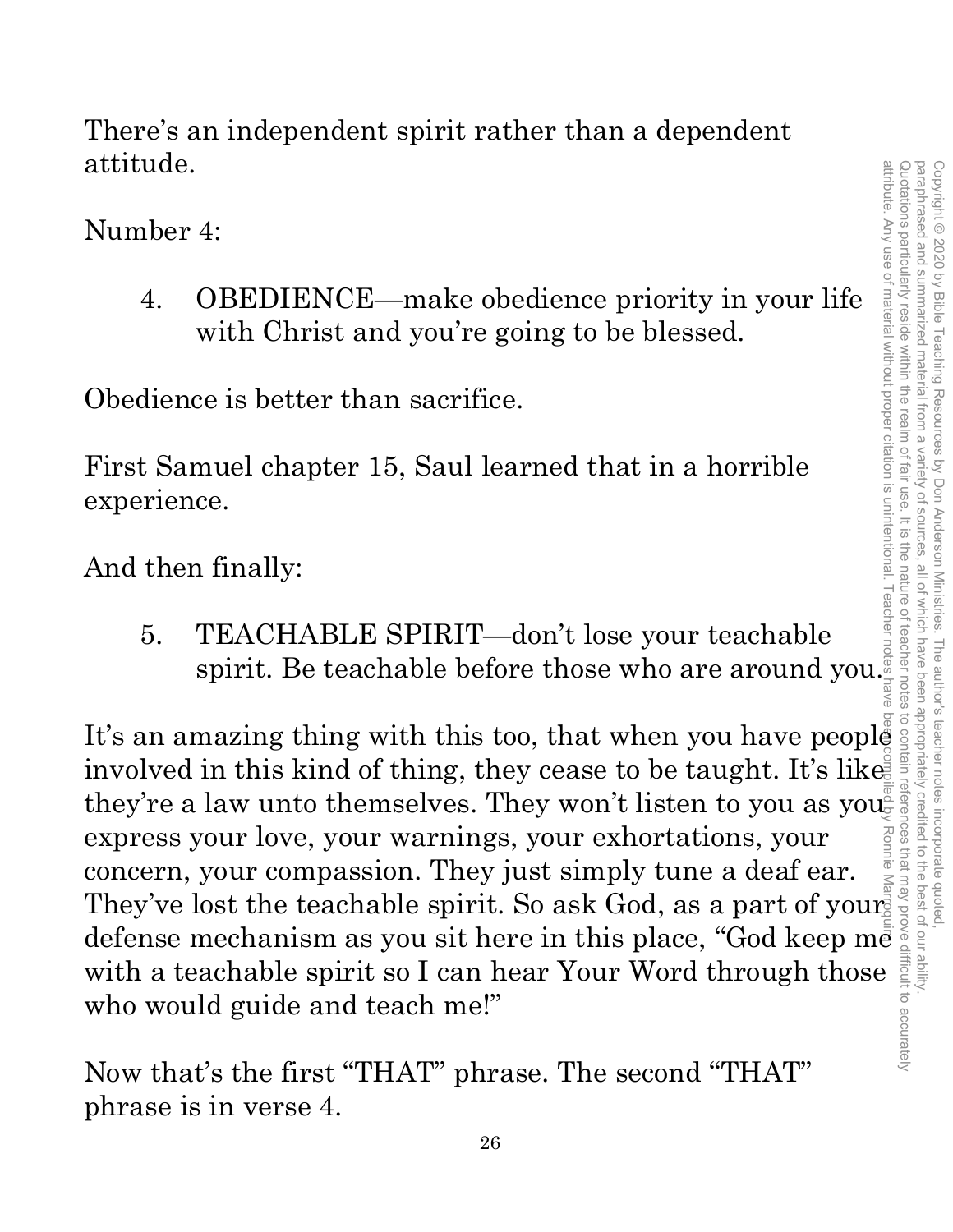"For this is the will of God, your being set apart; that you should keep yourselves away from fornication;" attribute. Any use of material without proper citation is unintentional. Teacher notes have been compiled by Ronnie Marroquin.

# **v. 4 that each one of you should know that he is to take a wife for himself (or gain control over his own body) in consecration and honor,**

Phase #1 was in verse 3:

"that you should keep yourselves away from fornication."

Phrase #2 here:

"that each one of you should know that he is to take a wife  $\rangle$ for himself (or gain control over his own body) in consecration and honor."

Now you say "Don, why did you translate it that way? And why did you put the parenthesis in there?"

Well see that little Greek word can be translated "vessel."

And women in the Scripture are called the "weaker vessel" in  $\frac{1}{3}$ <br>many pagagaga. Now it doesn't mean inferior. It only means many passages. Now it doesn't mean inferior. It only means weaker in the sense that the man has the ultimate responsibility for the relationship.

And so I take it, if you translate "vessel," that most of the evidence of Scripture would be toward that if this is a problem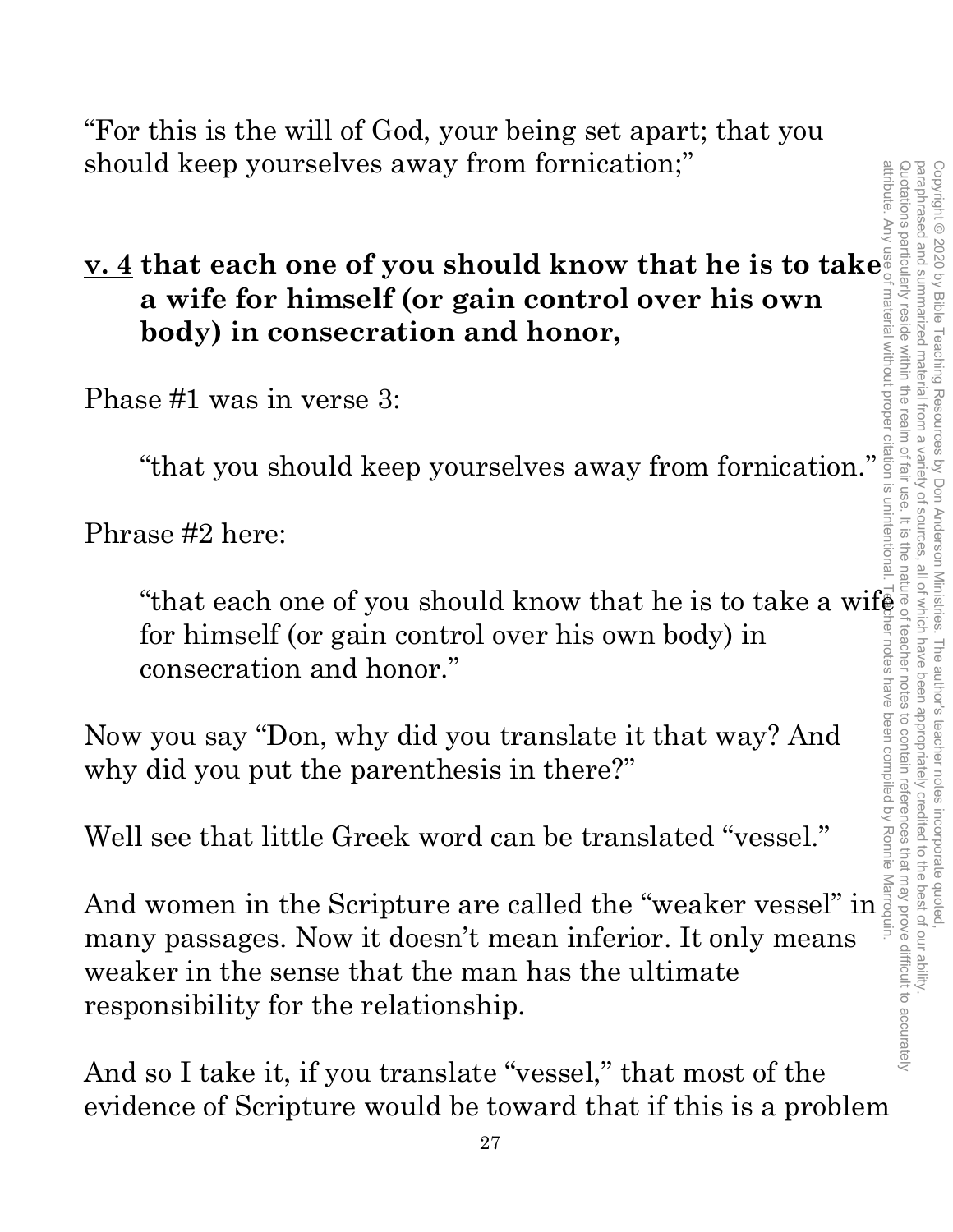then, "each one…take a wife for himself" and solve the problem.

But now let's say he's referring to my vessel, that I should take to my vessel, that I should gain control over this. That's true too.

It is possible for sexual desire to be controlled by the Christian through God's power.<br>
Philippians 4:13 through God's power.

### Philippians 4:13

I can do all things through Christ who strengthens me.

So you see, the neat thing about the controversy over the Greek word is that it says the two things that are the viable options in the will of God.

So you see, the neat thing about the controversy over the<br>
Greek word is that it says the two things that are the viable<br>
options in the will of God.<br>
You've got problems with sexual desires. Hey look, God made<br>
you that you that way. Then get married or control your desires with the power of the Spirit.

Those are the two things. Because the marriage bed is undefiled. And the other option is, if God has called you to a single life (which is an honorable and beautiful life) then God I can do all things through Christ who strengthens me.<br>
So you see, the neat thing about the controversy over the<br>
Greek word is that it says the two things that are the viable<br>
options in the will of God.<br>
You've got pro your sexual desires and to live in obedience.

And so the controversy in the text only can be helped by the fact that those are the two things that we've got as options as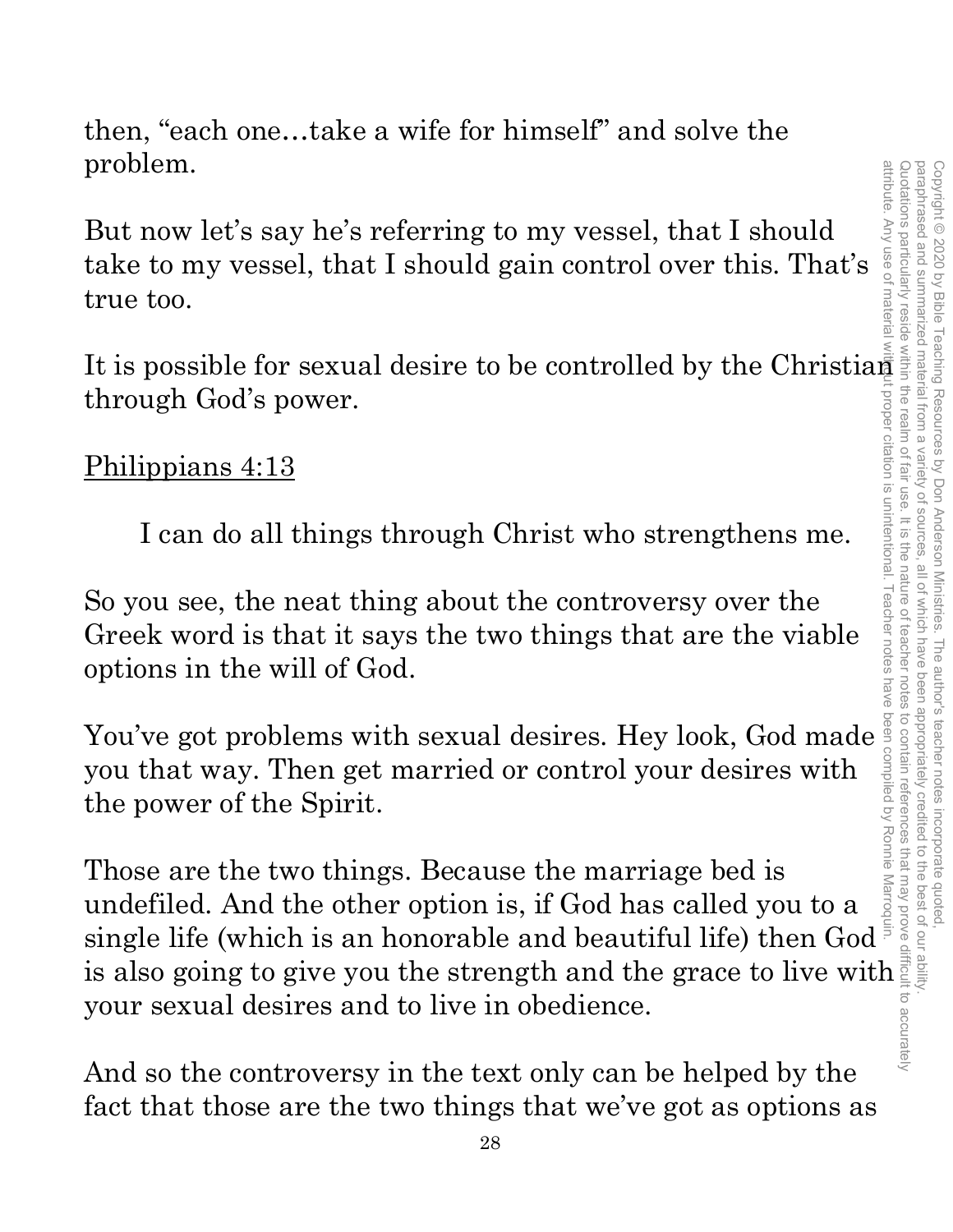believers.

Now, we recognize that we have to get control of our bodies. We've got to learn as Christians how to manifest self-control.

Anybody that has an experience with anger is learning how to exercise self-control to deal with that.

Anybody that's having a problem with food has learned how to say no to the body in order to prolong life.

Or anybody having problems with exercise, you know, it's just one of those things. You've just got to say "Hey look." And my  $\frac{1}{2}$  body complains every morning when I wake up, you know. body complains every morning when I wake up, you know. this."

"This is the dumbest thing in the world. You don't need to do  $\frac{1}{8}$ <br>this."<br>"Well I've heard that song, second verse, body. You just shut<br>up. We're going to go beat the heck out of you for the next<br>hour."<br>You've got to "Well I've heard that song, second verse, body. You just shut up. We're going to go beat the heck out of you for the next hour."

You've got to learn to do that! Because there's consequences for not doing it. So you better get your act together and do it!

And the same thing's true with your tongue. You know, some of that gust speak 35,000 words a minute. And others of us don't have quite that much problem. But you know, you've eventually got to put the tongue under the control of the Spirit—James chapter 3.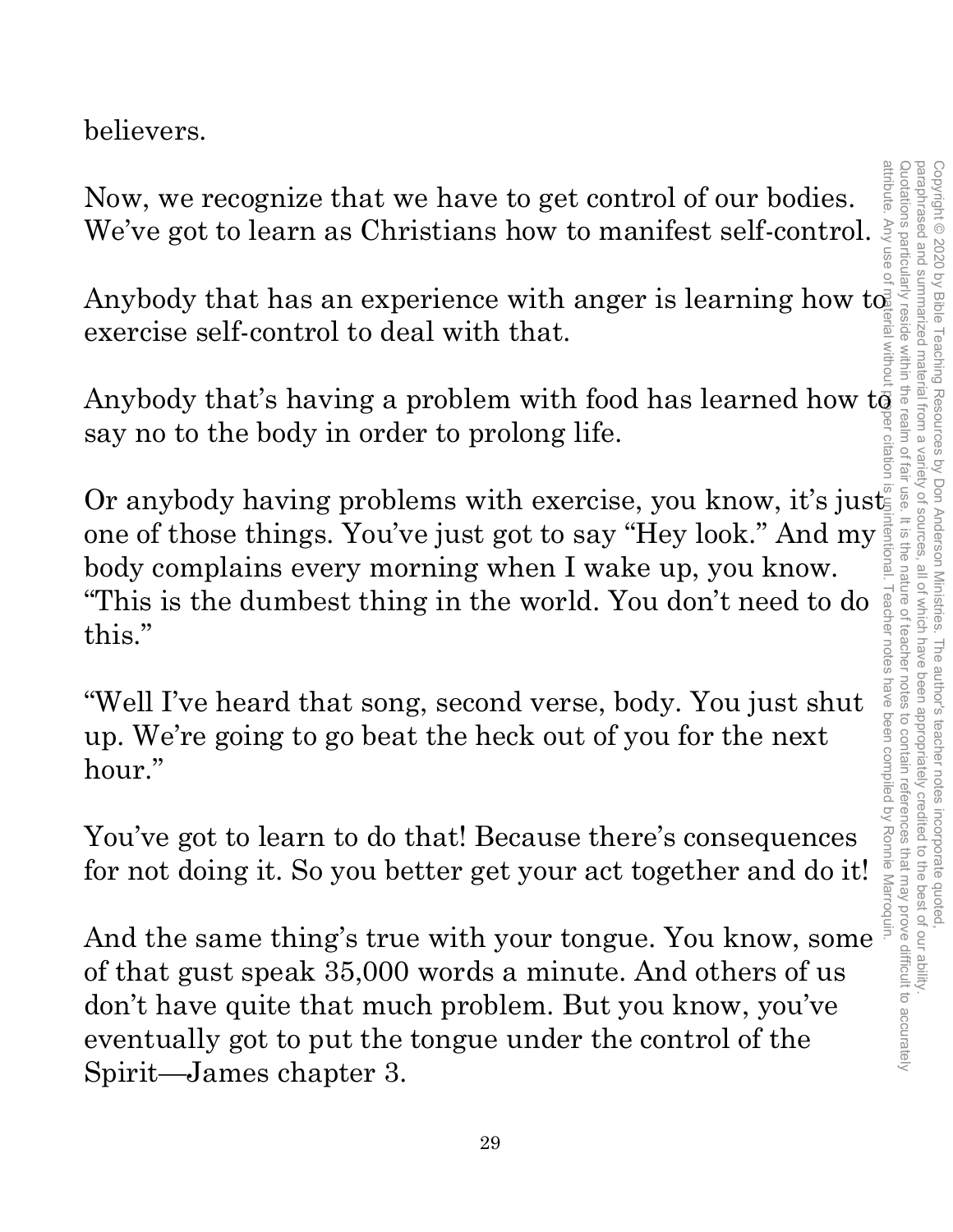attribute. Any use of material without proper citation is unintentional. Teacher notes have been compiled by Ronnie Marroquin.Quotations particularly reside within the realm of fair use. It is the nature of teacher notes to contain references that may prove difficult to accurately paraphrased and summarized paraphrased and summarized material from a variety of sources, all of which have been appropriately credited to the best of our ability. Copyright © 2020 by Bible Teaching Resources Copyright © 2020 by Bible Teaching Resources by Don Anderson Ministries. The author's teacher notes incorporate quoted, material by Don Anderson Ministries. all of Which have I he author's teacher notes incorporate quoted to the best of our ability

Sexual desire is just like it. It's the name of the game.

You treat your body roughly and you make it serve you—1 You treat your body roughly and you make it serve you—1<br>Corinthians 9:27—so that you won't be disqualified, ordered to  $\frac{1}{6}$  and stand aside.<br>Now can I give you a few verses of warning?<br>Romans 6:13 stand aside.

Now can I give you a few verses of warning?

Romans 6:13

do not go on presenting the members of your body to sin d aside.<br>
<br>
can I give you a few verses of warning?<br>
<br>
ans 6:13<br>
do not go on presenting the members of your body to sin<br>
as instruments of unrighteousness; present yourselves to<br>
God as those alive from the dead, and your God as those alive from the dead, and your members as instruments of righteousness to God. do not go on presenting the members of your body to sin and<br>as instruments of unrighteousness; present yourselves to  $\frac{1}{2}$ <br>instruments of righteousness to God.<br>I gave you 1 Corinthians 9:27: "...buffet your body..."<br>1

I gave you 1 Corinthians 9:27: "…buffet your body…"

### 1 Corinthians 7:2

But because of immoralities, let each man have his own wife, and let each woman have her own husband.

We are responsible for our bodies and our behavior as believers. And it's the power of the Spirit that can give us the victory.

Now the NEGATIVE side of that is verse 5.

# **do not know God;**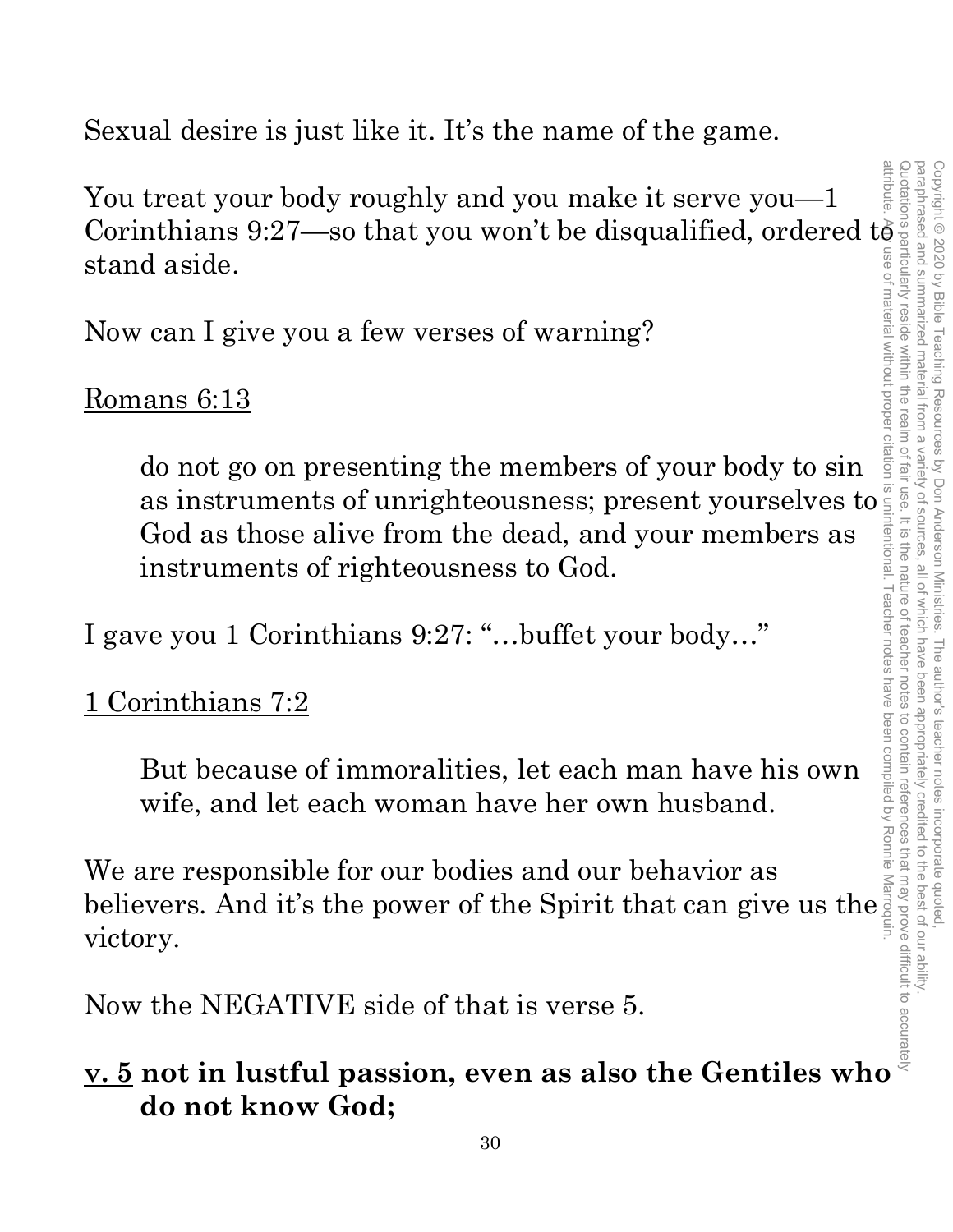A believer ought not be acting, allowing his passions to control him. But rather we ought to be doing the will of God and recognize that our attitudes toward sex will change. And God will give us the victory if we'll just simply trust Him.

But to those in the world, it's a satisfaction of a passion, and it has horrible consequences.

mm. But rather we ought to be doing the will of God and<br>recognize that our attitudes toward sex will change. And God will give us the victory if we'll just simply trust Him.<br>But to those in the world, it's a satisfaction tale of the inside of Vietnam. And there are some very horrible pictures of what our men went through in that situation.

This particular story was the story that I was looking for in the book. This is a guy satisfying his passion.

(*NAM* by Mark Baker)

This eighteen-year-old kid was celebrating one night, because the next morning was going to be his first time through there. He was going to do it up big, get drunk and get himself a prostitute and spend the night doing whatever it is they do. attribute. Any use of material without proper citation is unintentional. Teacher notes have been compiled by Ronnie Marroquin.

s eighteen-year-old kid was celebrating one night, because next morning was going to be his first time through there.<sup>3</sup><br>mext morning was going to be his first time through there.<sup>3</sup><br>mass a sweet little thing. She brought into his APC with her. They did their thing. She went home, and shortly thereafter the charge blew up. Of course, being in<br>a confined area being be not only get the shrepped begat the full a confined area, he not only got the shrapnel, he got the full load. He came in with no arms and his legs were gone below the knee. All he had was a head and a trunk.

I was the lucky one. I got to take care of him. He was so bad, he got a "special": one nurse just for him.

He had these huge gaping holes and he had lost so much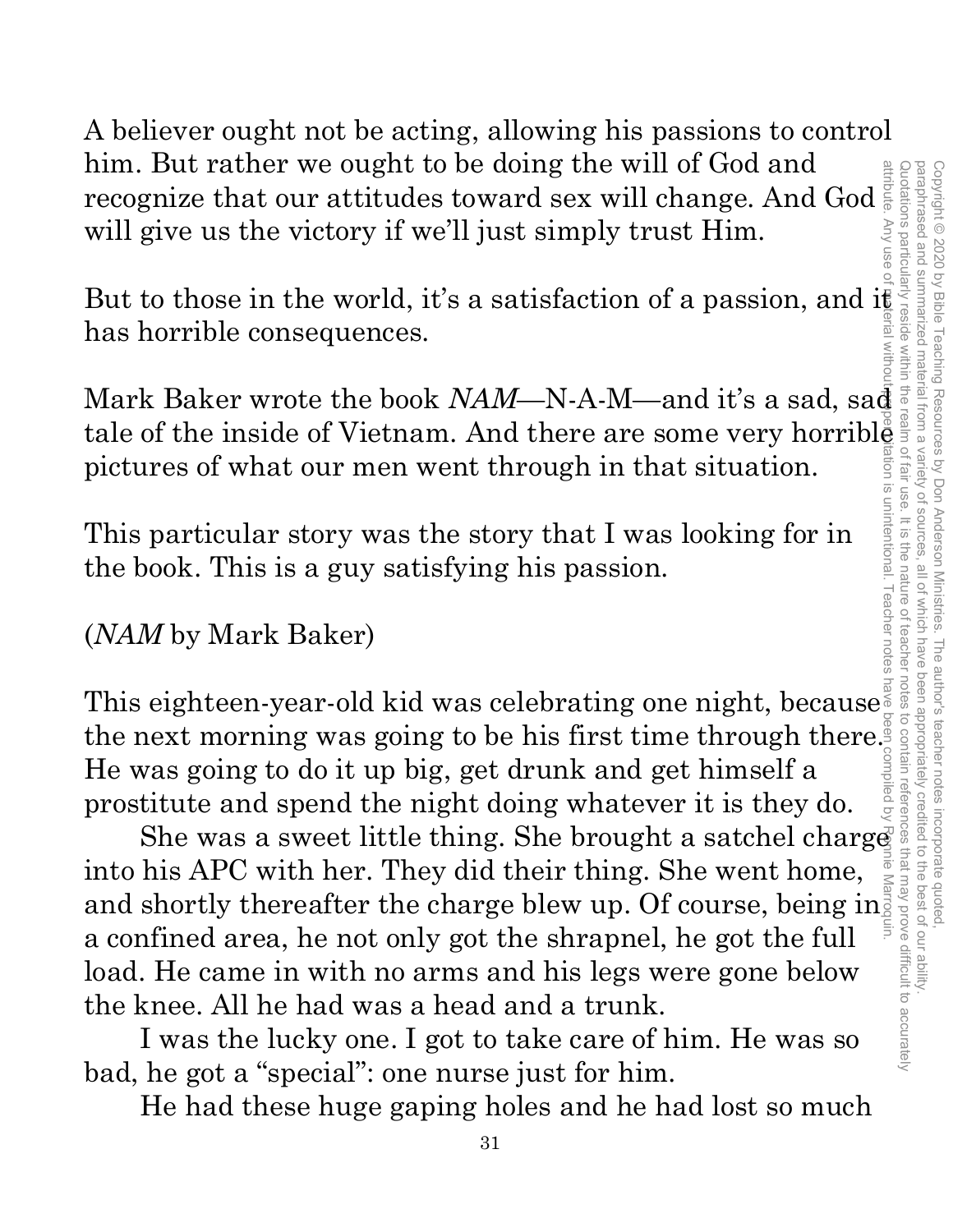blood. You give somebody a lot of blood and they have problems coagulating. They couldn't stop this kid from bleeding. So he's got these big dressings on his stumps that are bleeding and his arms are bleeding. He's recovering from the anesthesia. Yet, you don't want him to recover, because he's going to freak out when he sees what's left of him.

Plus, there were some other guys in the ward who knew him and they are waking up. They see him and they're going nuts. There's nothing you can do for them. All you can say is, "If you don't like it, man, you can just look the other way. I'm sorry, but there's just nothing that we can do about it."

Every time the kid tried to open his eyes or even lift his head to see how he was, we just gave him a blast of morphine. It took him two days to die. What an awful price to pay for a one-night stand.

pp. 216-17

You know, I don't care what you say about it. When you think in terms of here's a guy in the world satisfying his passion, that's a graphic picture of what's going to happen to you if you're in a marriage and in a family and you mess around with this stuff.

You're going to find everything blowing up all around you. You're going to lose your family. You're going to lose your credibility. You've got everything to lose and Satan knows it. And that's the graphic picture to me that describes what problem coaguating. They couldnt stop this kid from the bleeding. So he's got these big dressings on his stumps that are bleeding and his arms are bleeding. He's recovering from the anesthesia. Yet, you don't want him to r on in something like this rather than doing drastic surgery and dealing with it in your life.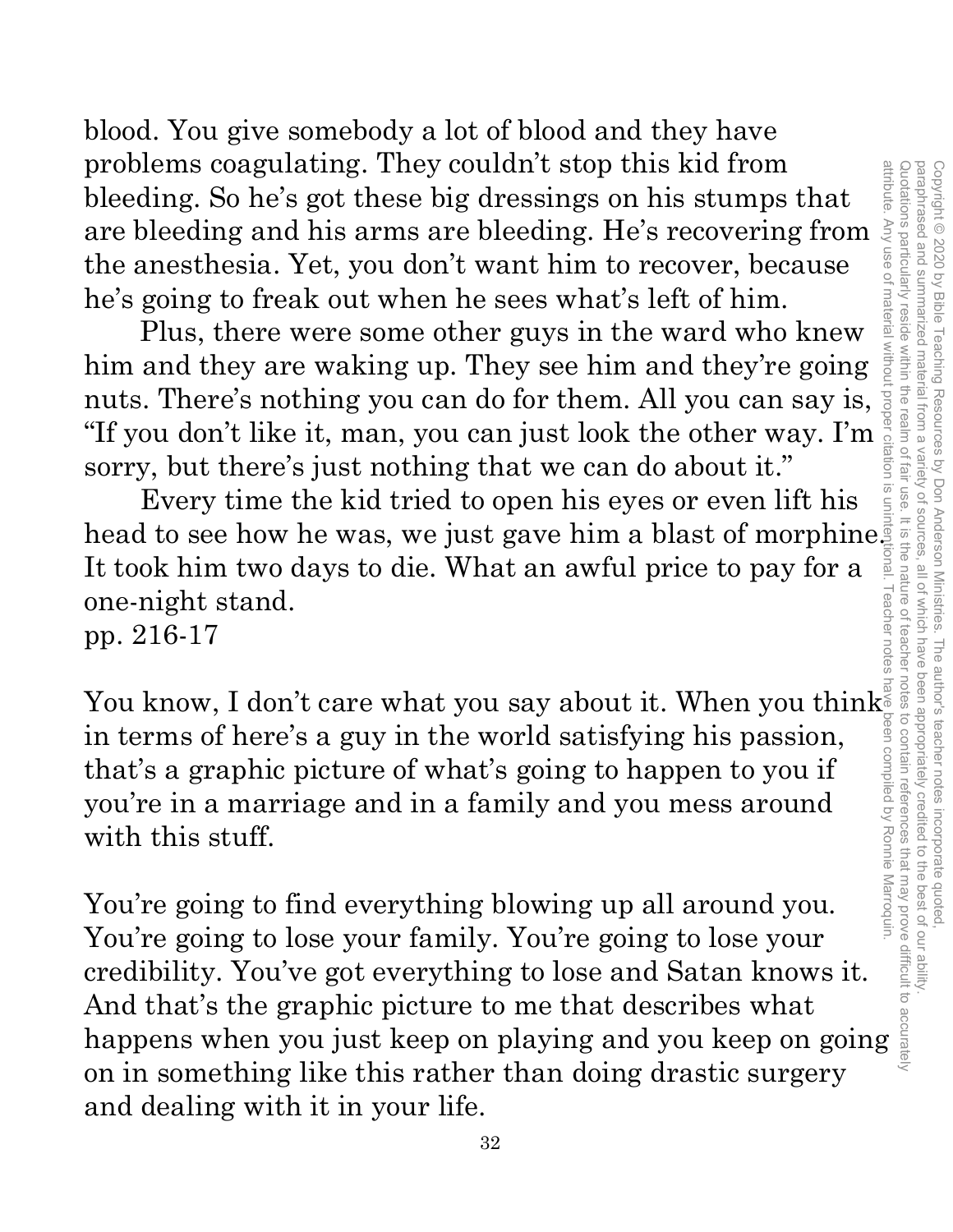**v. 6 that no one be overstepping and taking advantage one who punishes concerning all these things, even as we also told you before and warned you.**

"For God called us not for uncleanness, but in holiness."

There's your third "THAT" phrase.

"THAT" phrase #1—verse 3.

"THAT" phrase #2—verse 4.

"THAT" phrase #3—verse 6:

"no one be overstepping and taking advantage of his brother in this matter."

That he would mess around with these things so freely.

**of his brother in this matter because the Lord is the analytical one who punishes concerning all these things, even<br>as we also told you before and warned you.<br>
God called us not for uncleanness, but in holiness."<br>
Fe's yo** as we also told you before and warned you.<br>
"For God called us not for uncleanness, but in holiness."<br>
There's your third "THAT" phrase.<br>
"THAT" phrase #1—verse 3.<br>
"THAT" phrase #2—verse 4.<br>
"THAT" phrase #3—verse 6:<br>
"no of pediatric neurosurgery in John Hopkins Hospital now. In the fifth grate he was in the bottom of his class until his momma made a decision for him and his brother Curtis. And that is, "you're going to get to watch three television programs a week and you're going to read two books as long as you're under my roof." A week!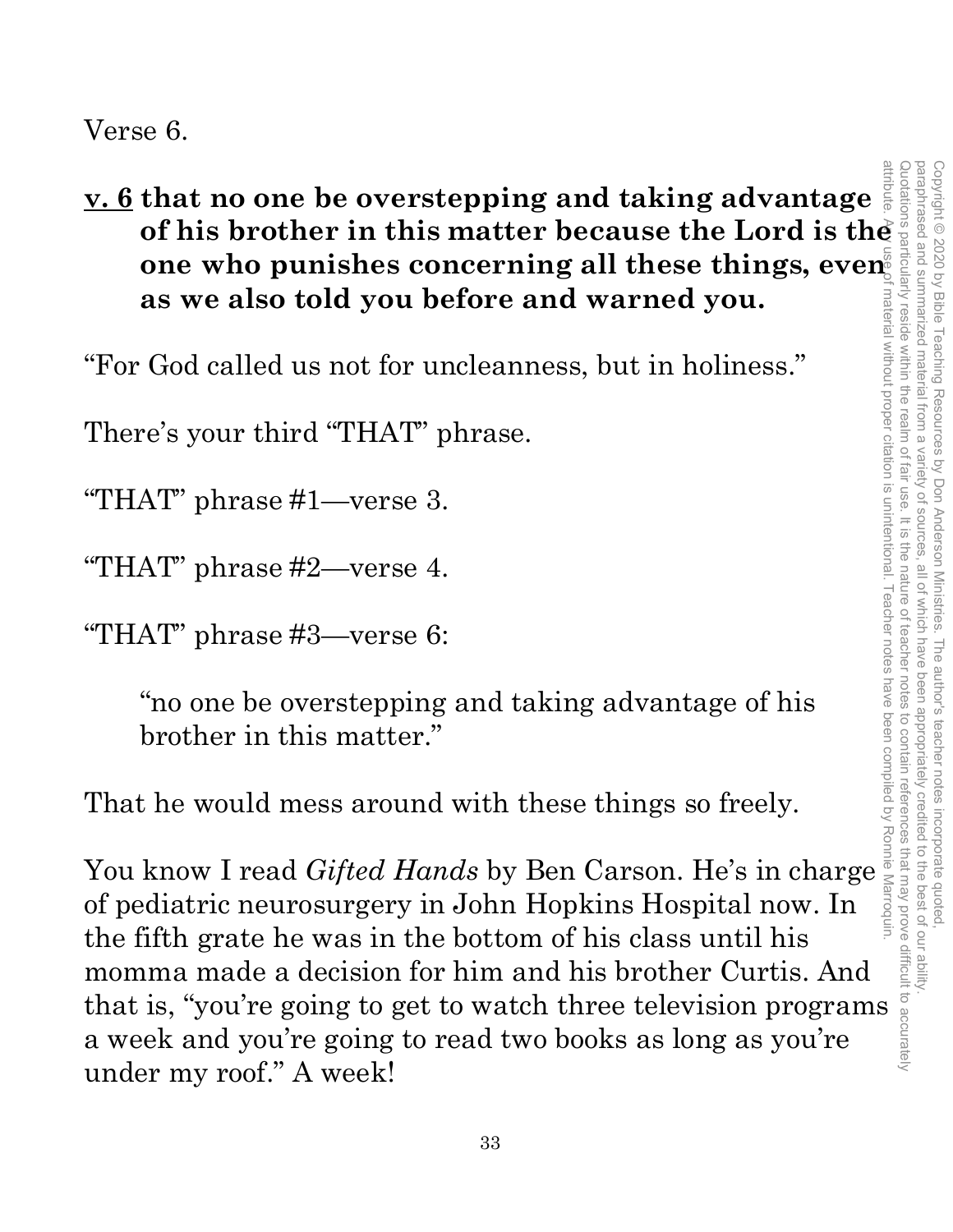Quotations particularly reside within the realm of fair use. It is the nature of teacher notes paraphrased and summarized material from attribute. Any use of material without proper citation is unintentional. Teacher notes have been compiled by Ronnie Marroquin.Quotations particularly reside within the realm of fair use. It is the nature of teacher notes to contain references that may prove difficult to accurately paraphrased and summarized material from a variety of sources, all of which have been appropriately credited to the best of our ability. Copyright © 2020 by Bible Teaching Resources Copyright © 2020 by Bible Teaching Resources by Don Anderson Ministries. The author's teacher notes incorporate quoted,  $\overline{\omega}$ by Don Anderson Ministries sources all of which have been . The author's teacher notes incorporate quoted appropriately credited to the best of our ability.

And his whole career has just skyrocketed. He was responsible for the separation of the two twins that were attached at the skull, and making a successful surgery.

But I found out in the other book that was written by Ben following this one called *Think Big*—and it's just been out a brief time. It's the story of his momma and the convictions that helped her achieve what she did in raising, as a single parent, these two boys. for the separation of the two twins that were attached at the skull, and making a successful surgery.<br>But I found out in the other book that was written by Ben<br>following this one called *Think Big*—and it's just been out

A minister friend made a point of hiring her as a secretary was a wonderful job. And this guy was only trying to get her into bed.

(*Think Big: Unleashing Your Potential for Excellence* by Ben Carson, M.D. with Cecil Murphey)

 $nk$  Big: Unleashing Your Potential for Excellence by Benefision, M.D. with Cecil Murphey)<br>
"You're asking me to hop into bed with you? And you're a minister?" I was so naive that such an idea had not occurred to me. Naive, yes, but I wasn't stupid, and I told him so. "You get yourself another bird because this bird don't fly that way." "You're asking me to hop into bed with you? And you're a ster?" I was so naive that such an idea had not occurred  $e^{3}$ .<br>
ister?" I was so naive that such an idea had not occurred  $e^{3}$ .<br>
i.e. Naive, yes, but I wasn't s

"That's no way to talk," he said as he stepped toward me.

bothering me. If I start yelling, they'll hear me screaming for two city blocks."

Obviously he had not expected that kind of response. He stepped backward and stared at me, a confused look on his face. "Okay, okay," he said. "Don't yell. Look, it won't go any further; just act like it did not happen, and you needn't come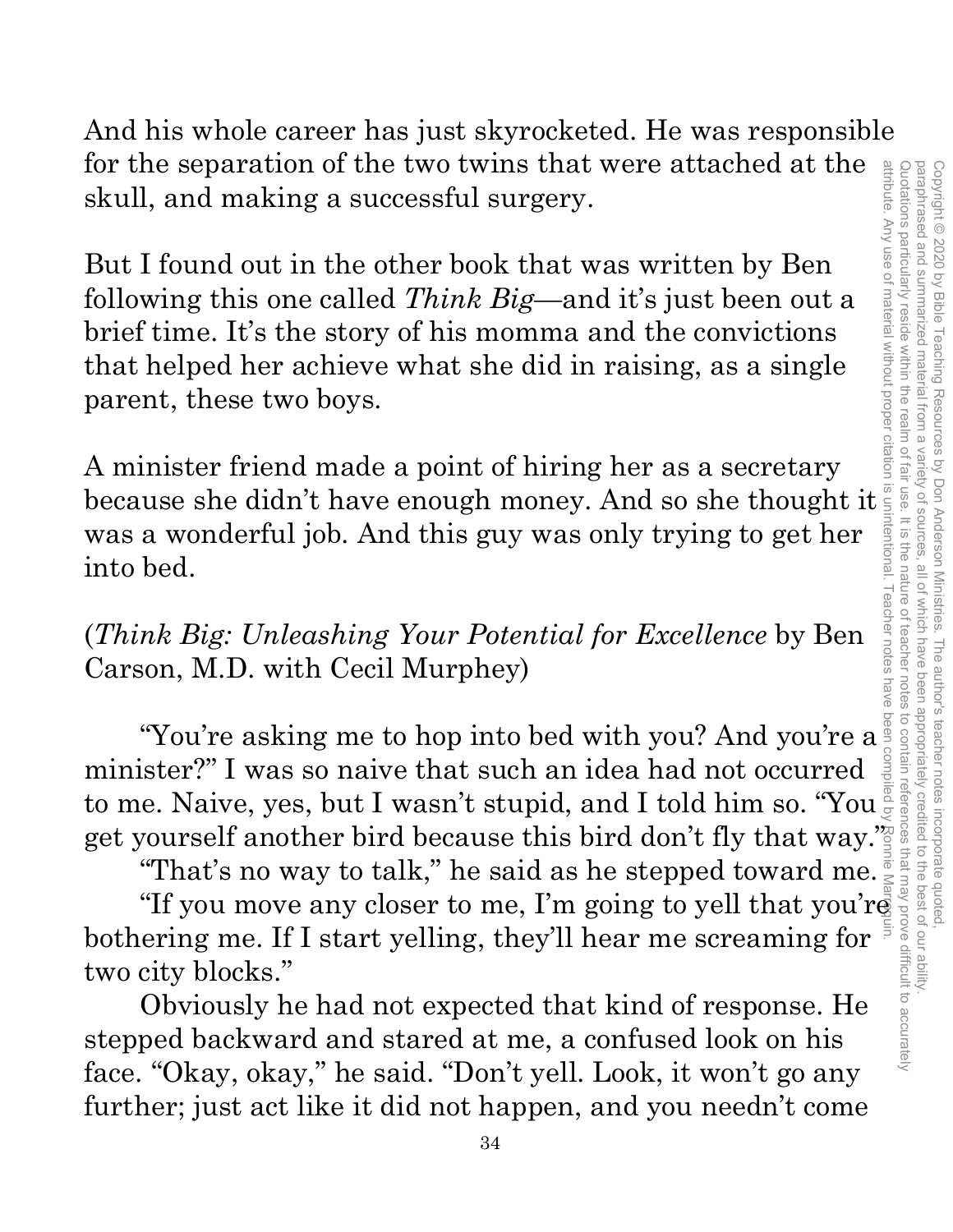back any more. Just don't let anybody know this happened."

I picked up my pad and walked out of the room. p. 36

You know, there's the answer. That's the reason she's so blessed with two boys because she had an undergirding conviction to sexual purity.

Jack Hayford discusses 10 reasons sex sins are worse than other kinds of sin: 1) They stain the deepest part of a person's identity. 2) They exploit the deepest aspects of our emotionality. 3) They pollute the fountainhead of our highest creativity. 4) They produce guilt that cripples our confidence in God's forgiveness. 5) They expose us to the risk of begetting and conceiving an unsupported child. 6) They compromise the foundation of life's deepest human relationship. 7) They<br>increase the probability of multiplying the spread of disease.<br>8) They give place to appetites that can foundation of life's deepest human relationship. 7) They increase the probability of multiplying the spread of disease. 8) They give place to appetites that can only beget further unnatural behavior. 9) They break trust with the whole body of Christ. 10) They assault the pure lordship of Jesus in our lives.

"Why sex sins are worse than others" by Jack W. Hayford. *Charisma & Christian Life*. Oct 1989. Pages 68-75.

(From InfoSearch 2.21)

Now you've got three "THAT" phrases, but you've got THREE REASONS that wrap it up: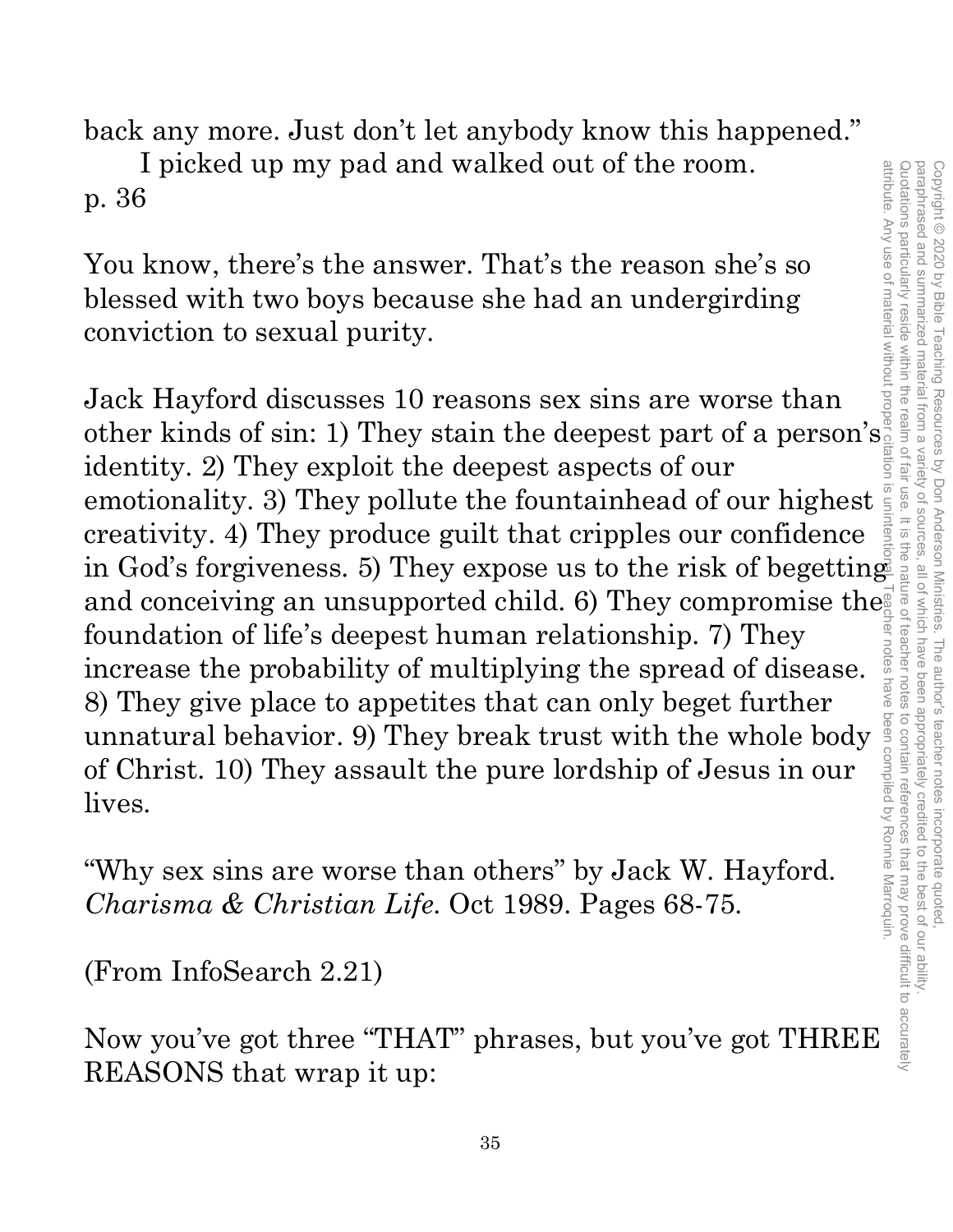## REASON #1:

God is the avenger concerning these things.

God takes special notice and He deals in a severe way with this sin.

# REASON #2:

He has called us to be holy.

### REASON #3:

The man who rejects this becomes a personal opponent of God.

Now look at the remaining phrases and you'll see that.

# REASON #1:

"The Lord is the one who punishes concerning all these things, even as we also told you before and we warned you."

And it's a terrifying thing to fall into the hands of the living God.

Verse 7 is the SECOND REASON.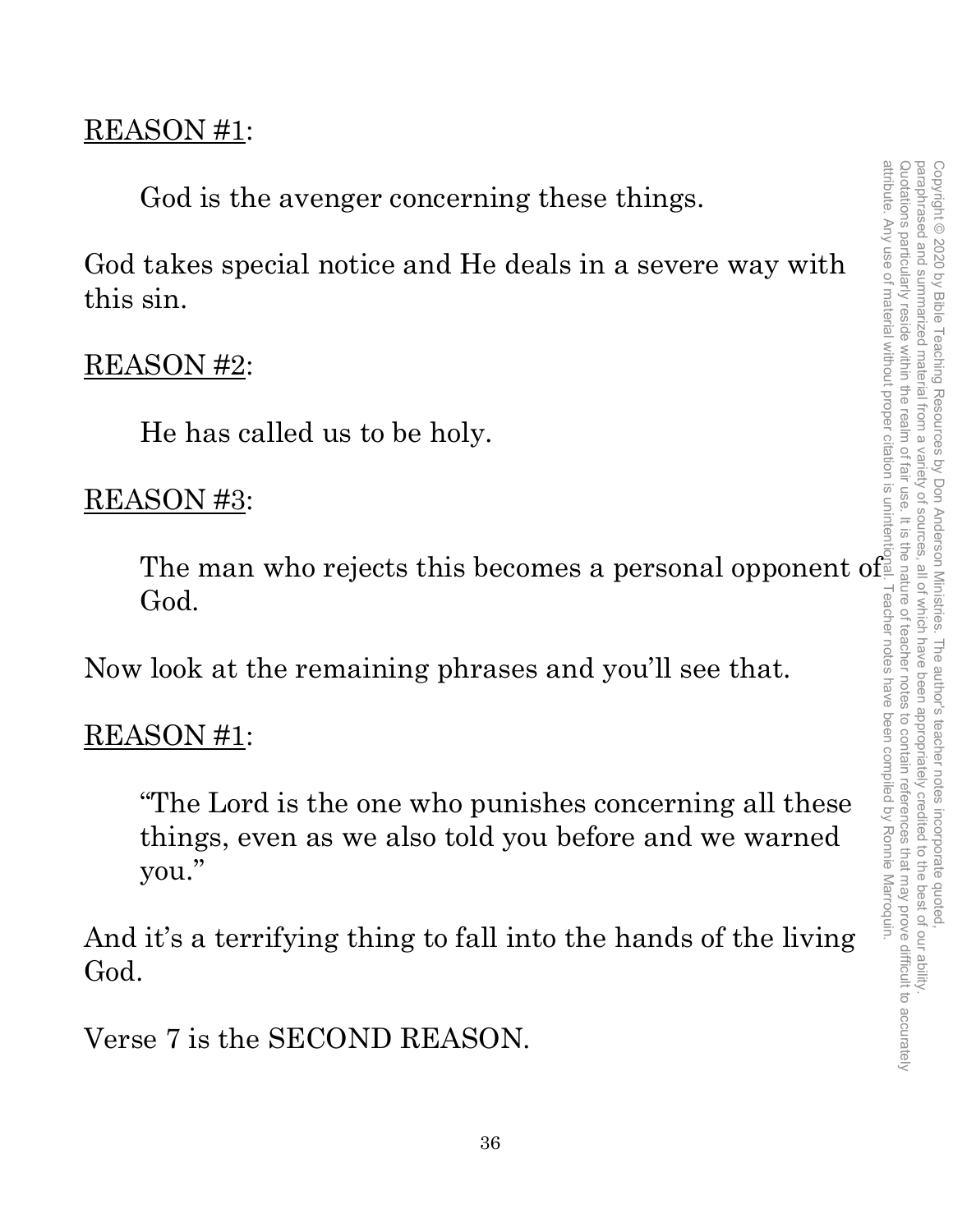# **v. 7 For God called us not for uncleanness, but in holiness.**

### REASON #2:

"For God called us not for uncleanness, but in holiness."

That takes us back to that prayer request in verse 11.

And then finally, we see the next phrase when he says:

# **v. 8 Therefore, the one who is rejecting [this] is not rejecting man but God who also is giving his Holy Spirit to us.**

Yes, it is the Holy Spirit, and He wants us holy.

Now, how as a believer can I be following the path of holiness?

There are all kinds of different of opinions.

You've got the DIPPERS who say "one dip does all." You get dipped and you have your experience and you're all of a sudden instantaneously holy.

And then you've got the DENTISTS. They pull the sins out one at a time. They're just trying to extract them from their lives.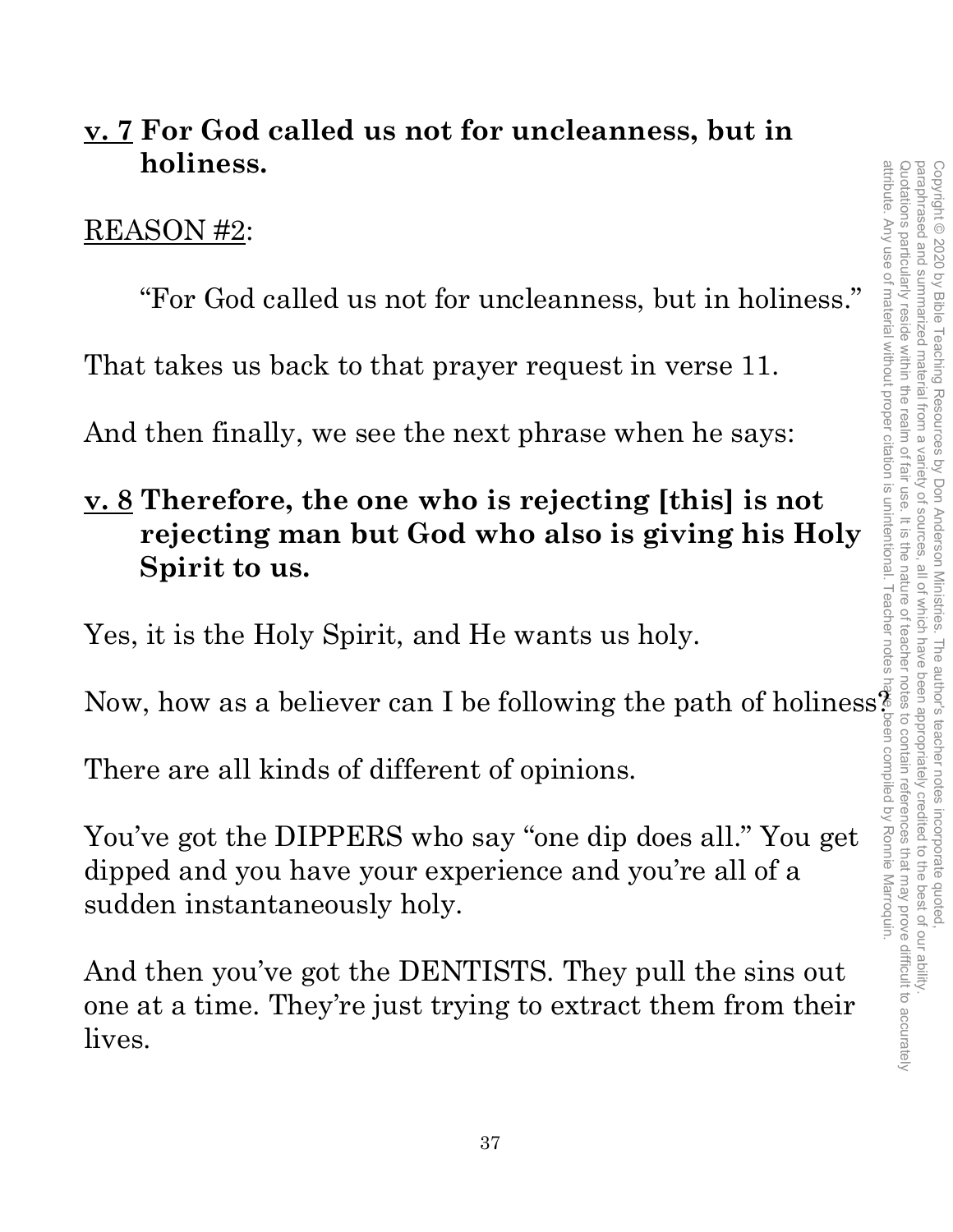And then you've got the DEDICATORS. These poor people look like they've been weaned on embalming fluid. They're dedicating and re-dedicating and consecrating and reconsecrating and they never know any joy.

But then you've got the people who are living by DIVINE your relationship with the Lord and you come and seek His face. And with increased sensitivity, you want to be pleasing to Him, and you devote yourself to that effort.

That's the divine design—closer and closer to the Lord as a result in your walk with Him—He indeed is going to give you the victory.

I read this little story:

# THE ENEMY WITHIN

From the that is dedicating and consecrating and consecrating and the dedicating and re-<br>
consecrating and de-dedicating and consecrating and re-<br>
DESIGN. And that is, when you've got a problem you deepen<br>
your relationshi In Victor Hugo's story, "Ninety-Three," a ship is caught in a storm. The frightened crew hears a terrible crashing sound below. Immediately the men know what it is: a cannon has broken loose and is crashing into the ship's side with every smashing blow of the sea! Two men, at the risk of their lives, manage to fasten it down again, for they know that the unfastened cannon is more dangerous than the raging storm. Hillery C. Price made this application: "Many people are like that ship—their greatest danger areas lie within their own lives."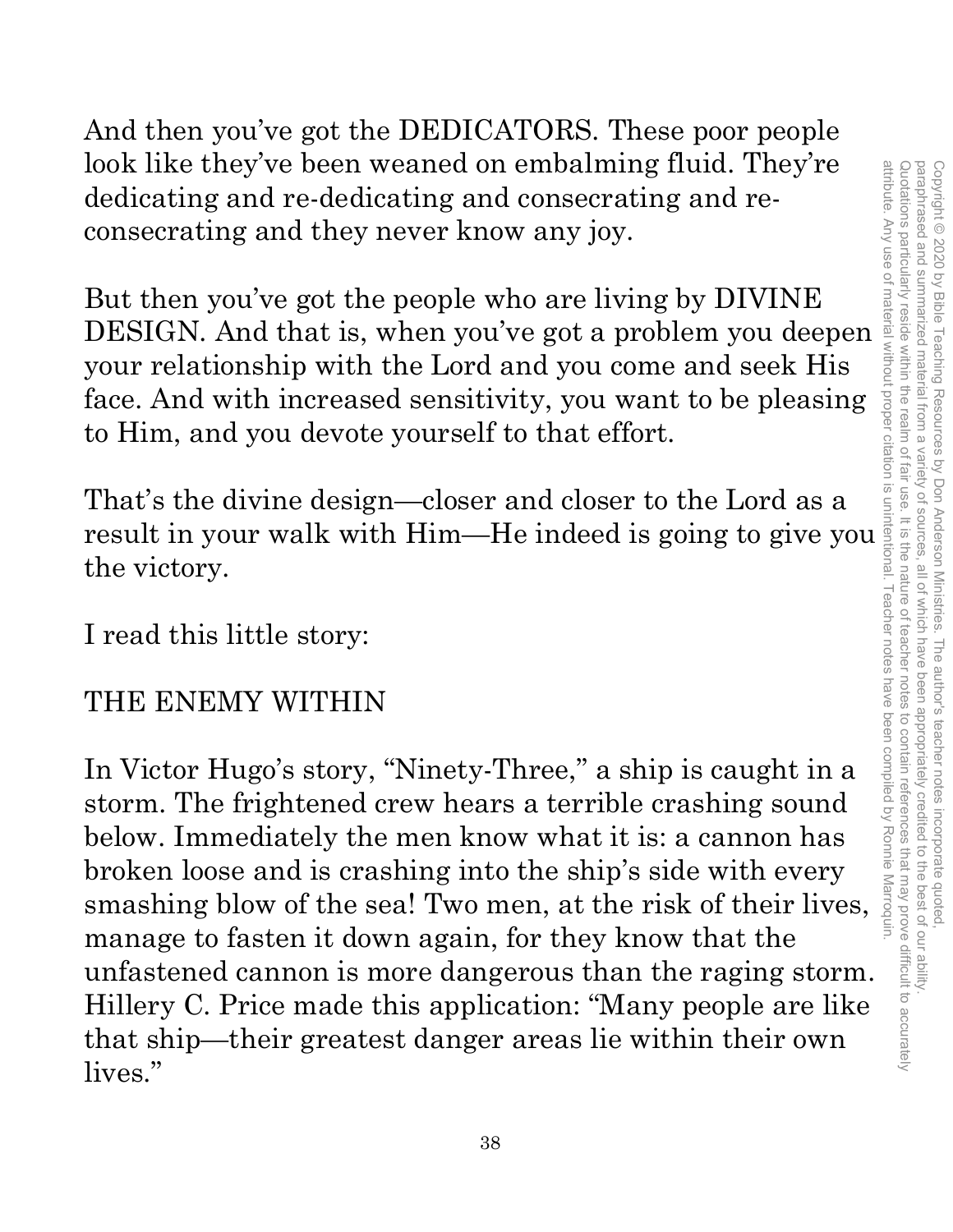(From InfoSearch 2.21)

And this one thing that you let loose, man, it's going to break up<br>your ship in the storm unless you nail it down, unless you learly<br>how to handle it.<br>You know we've spent a lot of time talking about it, but in drugs your ship in the storm unless you nail it down, unless you learly how to handle it. attribute. Any use of material without proper citation is unintentional. Teacher notes have been compiled by Ronnie Marroquin.

You know we've spent a lot of time talking about it, but in drugs we say "Just say no." Well in sex let's do the same thing. Let's just learn as believers to say no. proper citation is unintentional. Teacher notes have been compiled by Ronnie Marroquin

Now I've got ten lessons and I must read them so give me a minute.

Lesson #1: Paul's exhortation in this passage is to sexual holiness.

Lesson #2: The key to effective Christian living is to conduct ourselves in such a way as to please God.

Lesson #3: The Christian life was never meant to be a standstill or arrived experience.

Lesson #4: There is no finality in our Christian lives, we are either going up or down.

Lesson #5: The will of God is for us to continue to become more holy as time goes by.

Lesson #6: The ways to get snagged into irresponsible sexual behavior are: wrong thinking, poor judgment, compromise,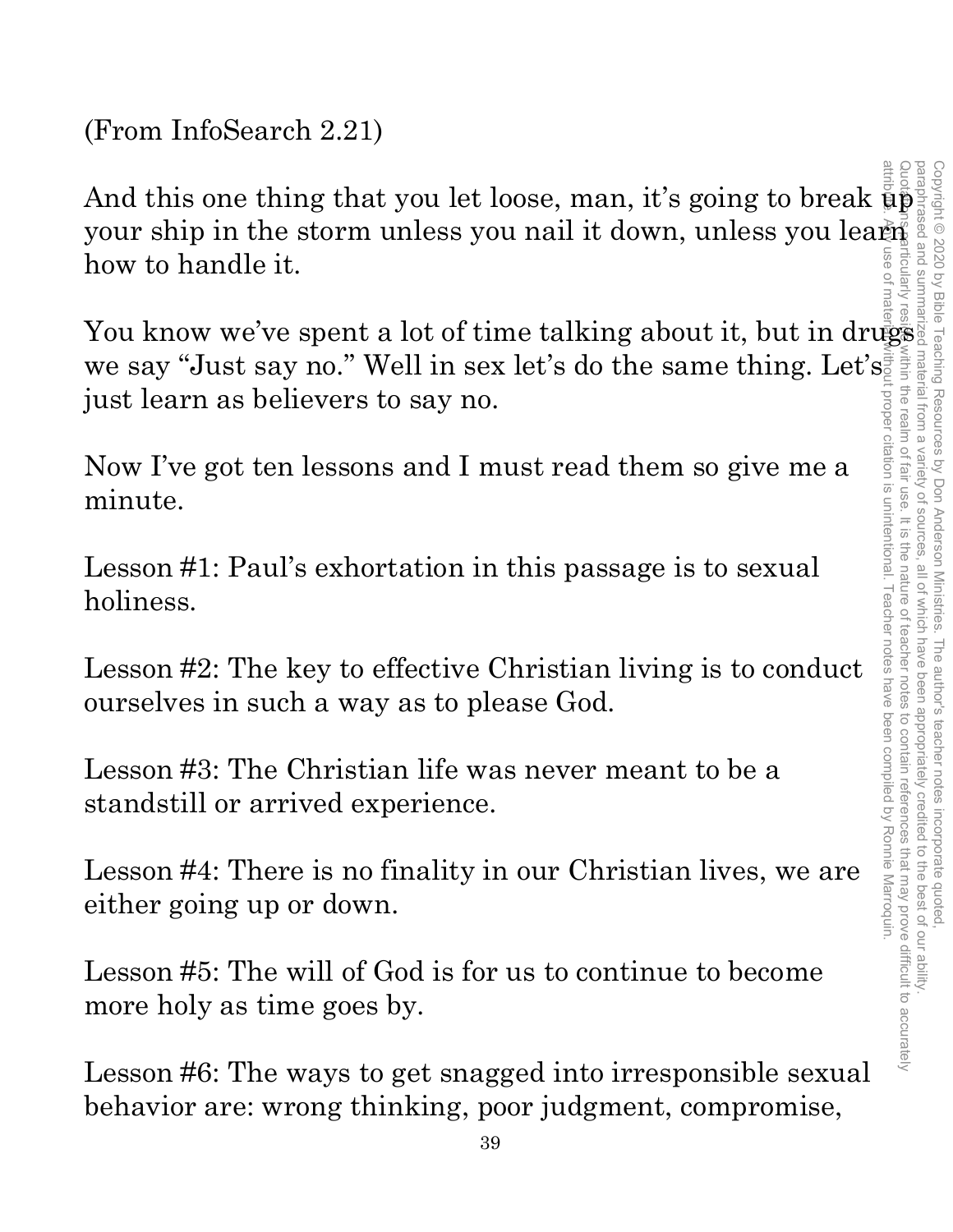and selfishness.

control in the life of the believer.

Lesson #8: There is the potential for victory in every area of our lives through the power of the Holy Spirit.

Lesson #9: The Lord deals severely with sexual disobedience.

Lesson #10: Learn to JUST SAY NO.

An unknown poet wrote these words:

Lesson #7: It is the Spirit of God who produces the fruit of self-<br>control in the life of the believer.<br>Lesson #8: There is the potential for victory in every area of<br>our lives through the power of the Holy Spirit.<br>Lesson "What would He find, should He come just now; A faded leaf or a fruitless bough; A servant sleeping, an idle plow; What would He find should He come just now? What would He find should He come tonight, Your garment soiled or a spotless white; Your lamps all burning or with no light; What would He find should He come tonight?"

(From InfoSearch 2.21)

Now, how can we survive and how can we have victory?

I want to give you FOUR THINGS:

1. STAY IN THE WORD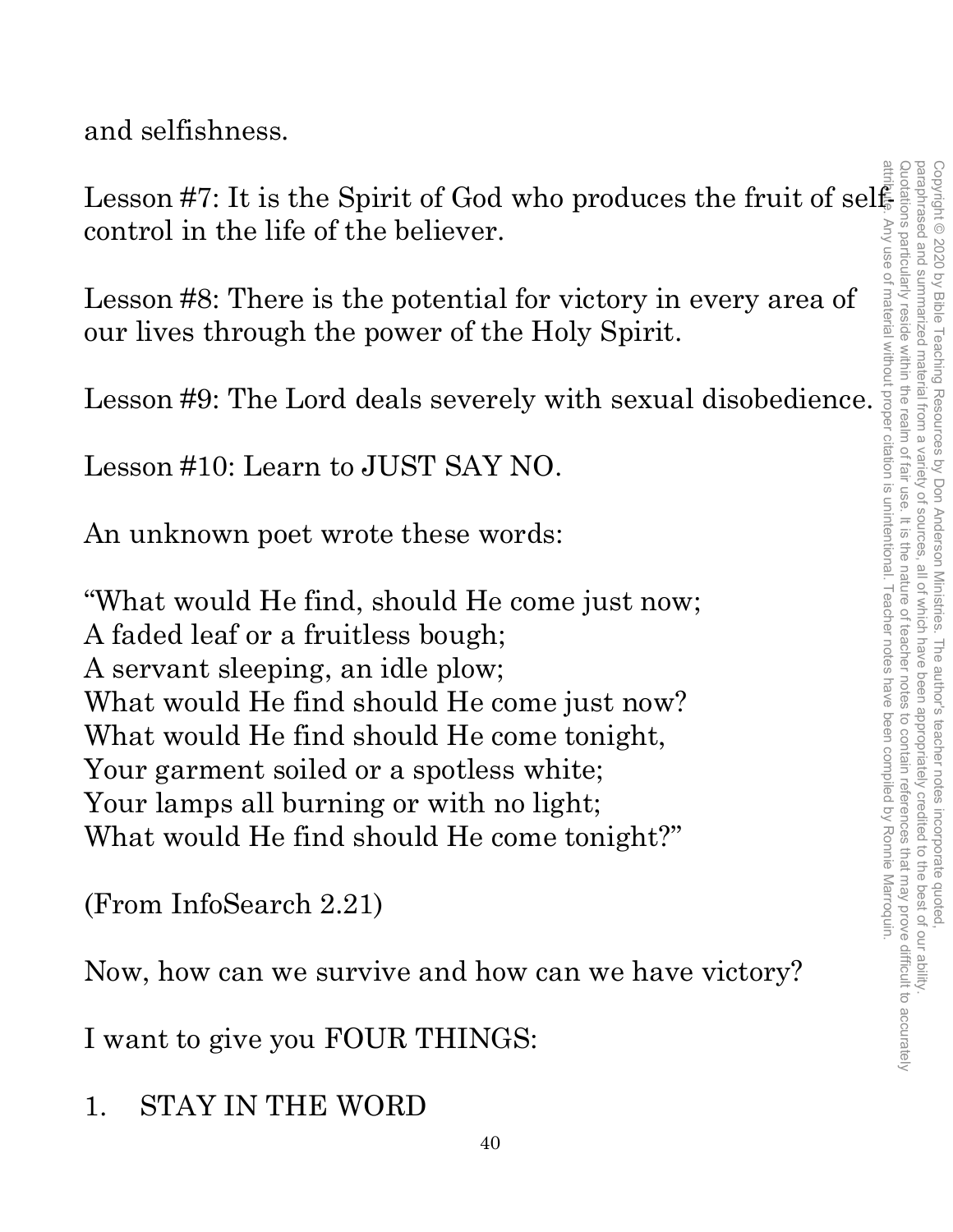Use my M&M theory—MEMORIZE and MEDITATE.

Stay in the Word. Don't get out of the book.

# 2. ACCOUNTABILITY

Find as many friends as you can and be accountable to them in every area of your life. Don't have anything that you can't talk with them about.

# 3. FOCUS ON SERVANTHOOD

If you're single, focus on the Savior. If you're married, focus on the Savior and your wife or husband. For you're single, focus on the Savior. If you're married, focus on the Savior and your wife or husband.<br>
Focus on servanthood. You're there to be a blessing to your straight wife, your husband, to your family.<br>
And fourt

Focus on servanthood. You're there to be a blessing to your wife, your husband, to your family.

And fourth:

4. STAY AWAY from situations that could lead to TEMPTATION and COMPROMISE.

Stay away from situations that could lead to temptation and compromise.

talk, this chat about sexual fidelity would help us to understand how we can gain the victory through the power of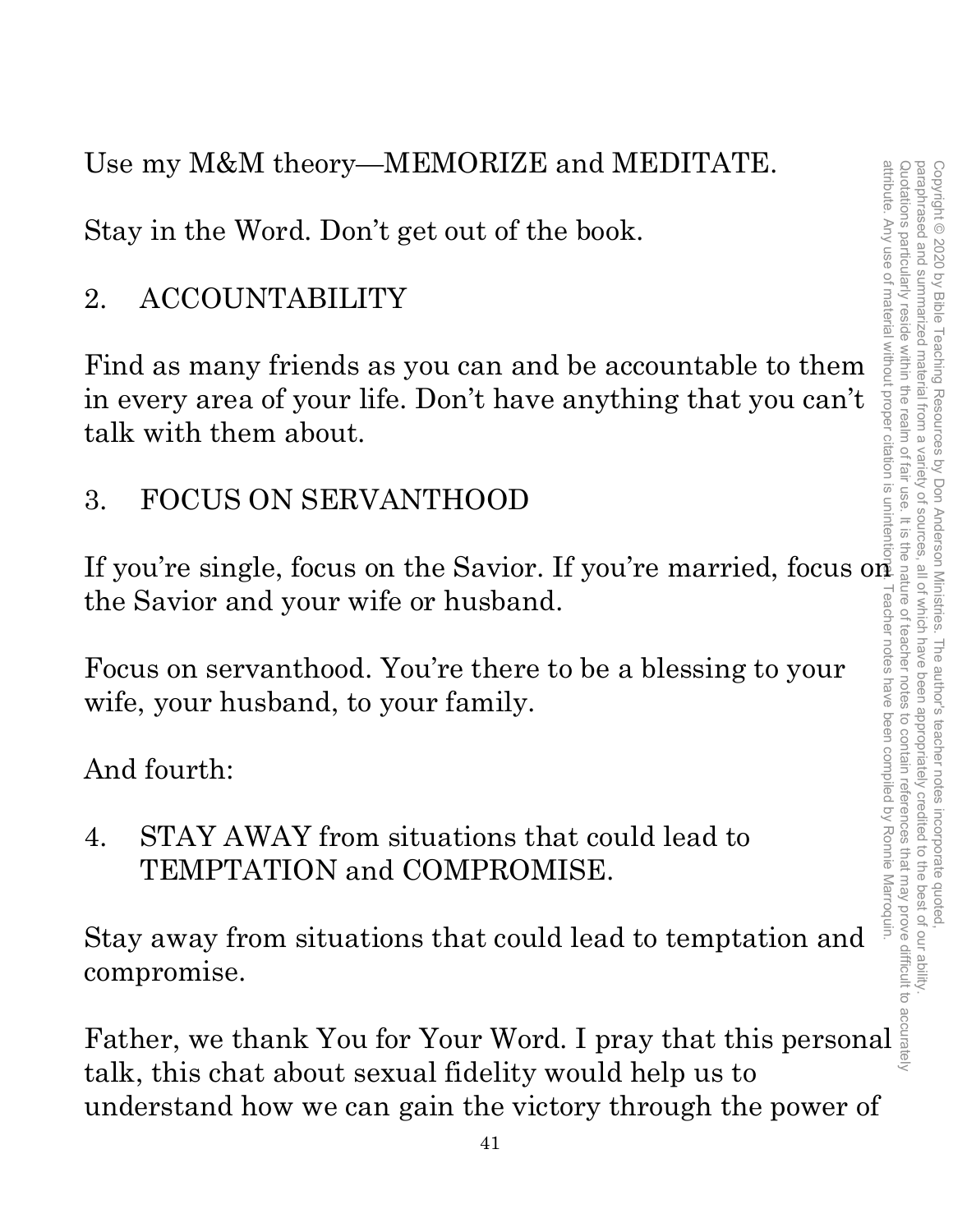the Holy Spirit. And I would pray, our Father, if there are those who are silent in their lives because of something in the past that they've been in bondage about, they'd be released from that. And that they could be set free on this mountain and realize that You're waiting to start all over again. You're waiting even as the Father was waiting for the prodigal son to return home, to put your arms around him and to start over brand new—pick up where they left off. I pray that each of us $\frac{1}{2}$ would be those who would fight the good fight. We would flee these things when there are opportunities to compromise our moral standards. In Jesus' name we pray. Amen. attribute. Any use of material without proper citation is unintentional. Teacher notes have been compiled by Ronnie Marroquin.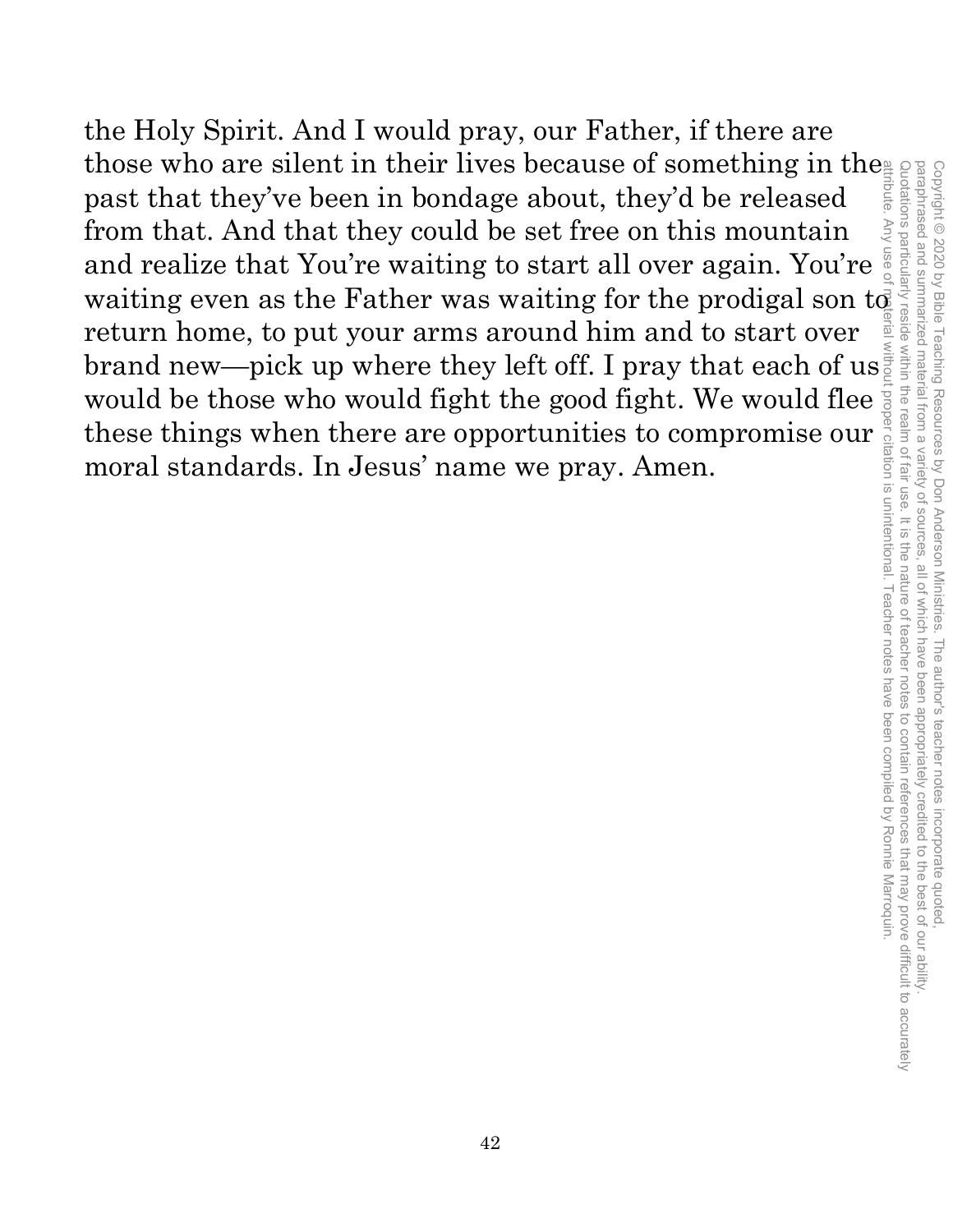attribute. Any use of material without proper citation is unintentional. Teacher notes have been compiled by Ronnie Marroquin. attribute. Any use of material without proper citation is unintentional. Teacher notes have been compiled by Ronnie Marroquin.

# **A Practical Study of 1 THESSALONIANS: Your Spiritual Checkup**

**"Victory in Areas of Vulnerability"** 

Key verse 3:10 — *"night and day praying as earnestly as possible that we might see your face and complete what is lacking in your faith"* 

# **QUESTION NUMBER SEVEN – HAVE YOU GOTTEN DIRTY? – 1 THESSALONIANS 4:1-8**

### **KEY VERSE 4:3** NOTES

v. 1 Finally therefore, brethren, we are asking and exhorting you in the Lord Jesus, in order that, just as you received from us how you ought to walk and to please God (just as also you are walking), in order that you may abound more and more.

v. 2 For you are knowing what instructions we gave you through the Lord Jesus.

v. 3 For this is the will of God, your being set apart; that you should keep yourselves away from fornication;

v. 4 that each one of you should know that he is to take a wife for himself (or gain control over his own body) in consecration and honor,

v. 5 not in lustful passion, even as also the Gentiles who do not know God;

v. 6 that no one be overstepping and taking advantage of his brother in this matter because the Lord is the one who punishes concerning all these things, even as we also told you before and warned you.

v. 7 For God called us not for uncleanness, but in holiness.

v. 8 Therefore, the one who is rejecting [this] is not rejecting man but God who also is giving his Holy Spirit to us.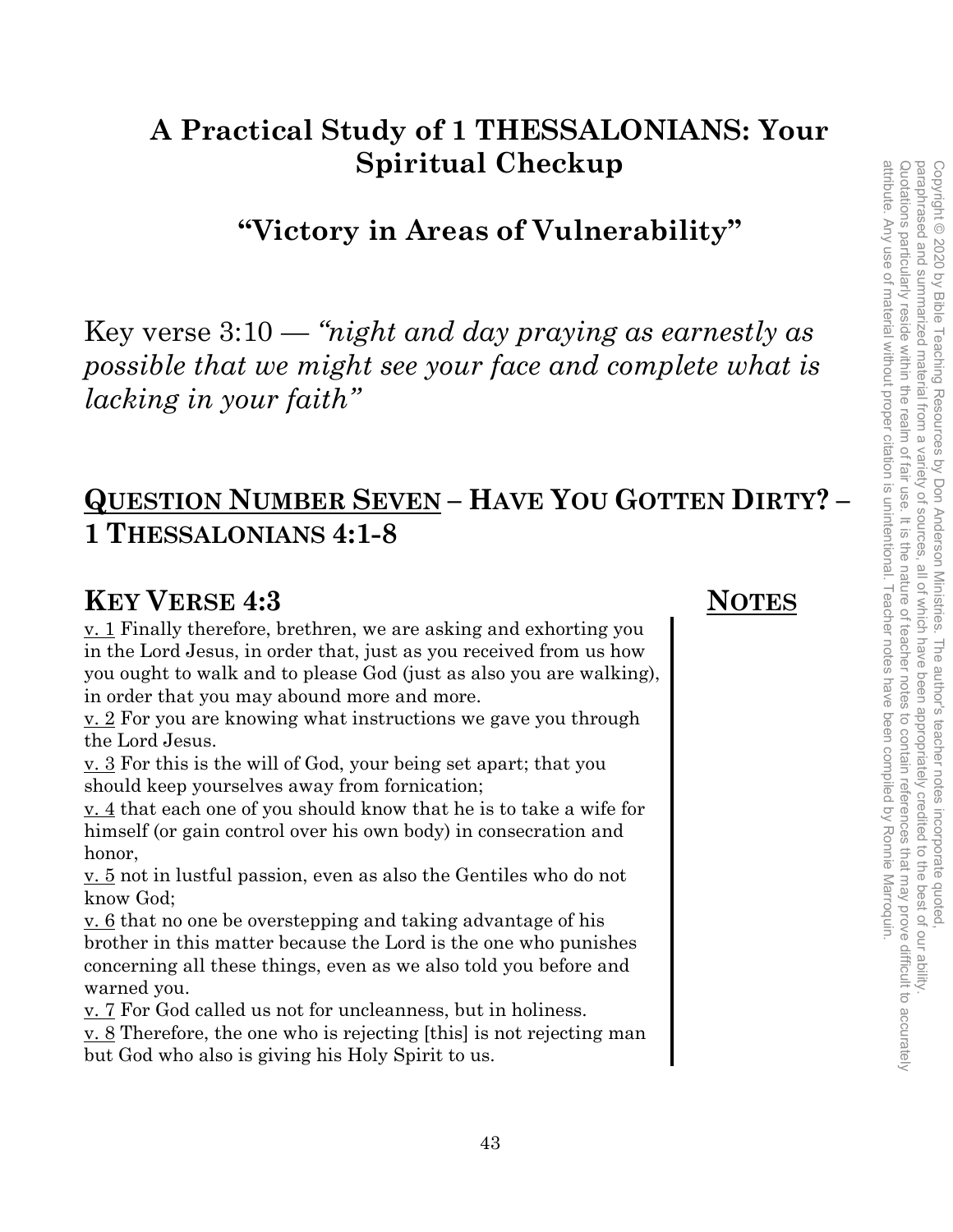### **QUESTIONS:**

1. Read 1 Thessalonians 4:1-8 and in your own words pull out the main thought of this passage.

<u> 1989 - Johann Stoff, deutscher Stoffen und der Stoffen und der Stoffen und der Stoffen und der Stoffen und der</u>

<u> 1989 - Johann Stoff, deutscher Stoffen und der Stoffen und der Stoffen und der Stoffen und der Stoffen und de</u>

2. What is Paul asking them to do in verse 1?

3. What is the "will of God," according to verse 3?

4. Do you think Paul thought it was wrong to be married? If not, why not?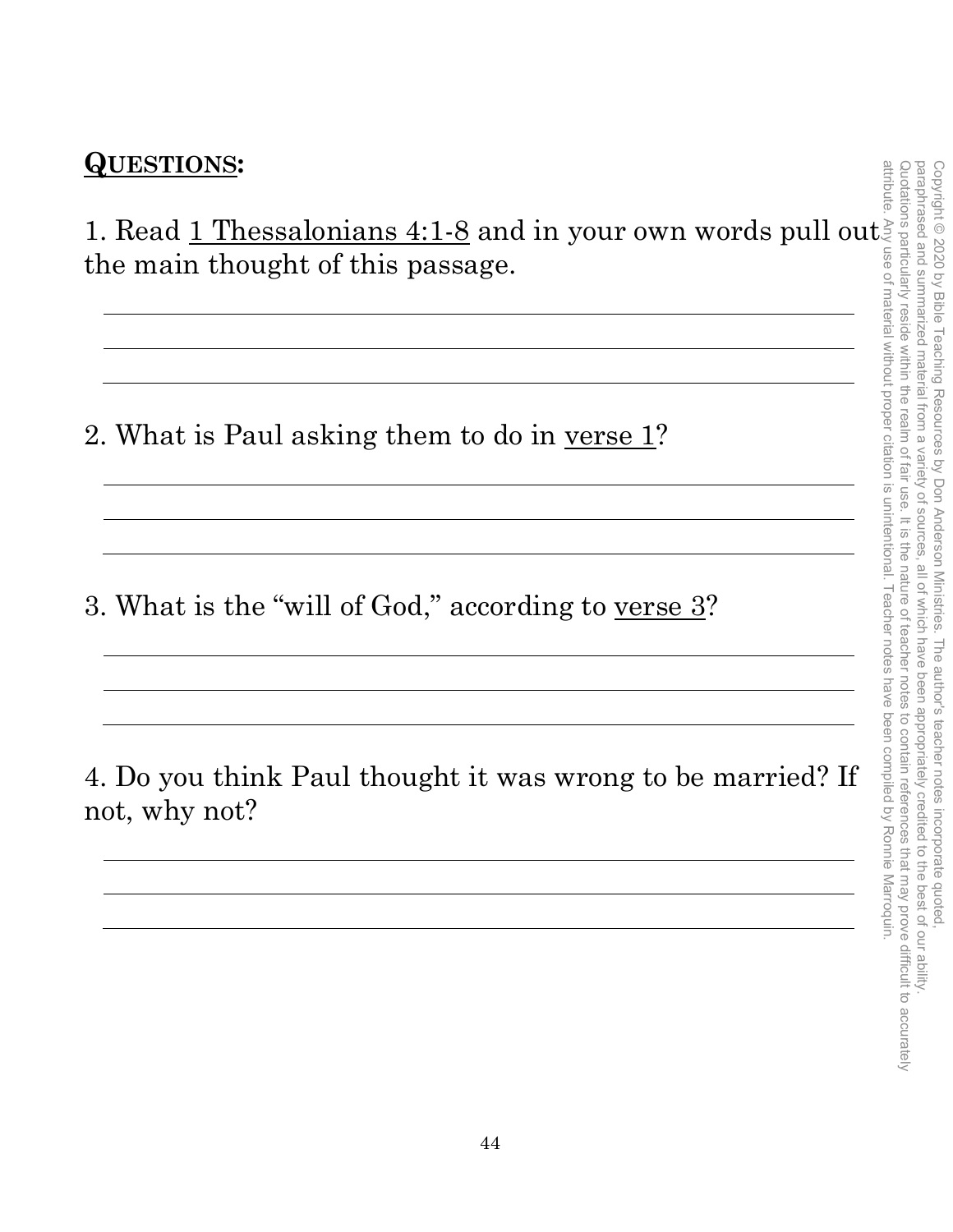5. When we sin against our bodies, who is the one who punishes, according to verse 6?

6. What is God's calling, according to verse 7? Apply this calling to your personal life and conduct.

7. If we reject this instruction, whom are we "rejecting," according to verse 8?

8. Who is the gift of God, according to verse 8?

9. What verse in the study has meant the most to you?

<u> 1980 - Johann Stoff, deutscher Stoffen und der Stoffen und der Stoffen und der Stoffen und der Stoffen und de</u>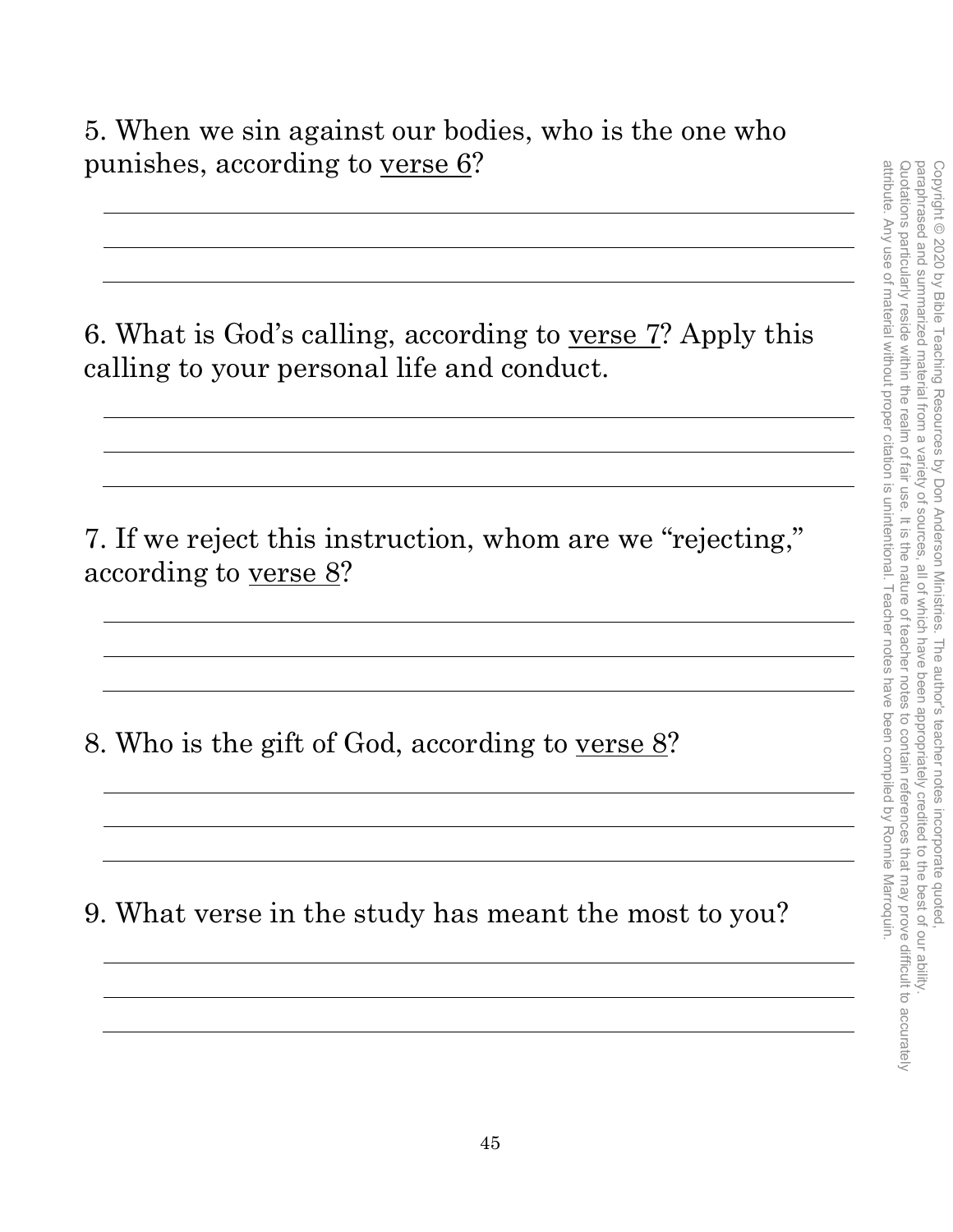# **LESSONS FROM THE PASSAGE:**

What are some of the lessons we can learn from this particular study?

- LESSON #1: Paul's exhortation in this passage is to sexual holiness.
- ourselves in such a way as to please God.
- LESSON #3: The Christian life was never meant to be a standstill, or arrived experience.
- LESSON #4: There is no finality in our Christian lives—we are either going up or down.
- LESSON #5: The will of God is for us to continue to become more holy as time goes by.

LESSONS FROM THE PASSAGE:<br>
What are some of the lessons we can learn from this particularly?<br>
LESSON #1: Paul's exhortation in this passage is to sexual<br>
holiness.<br>
LESSON #2: The key to effective Christian living is to co *LESSON #6: The ways to get snagged into irresponsible sexual behavior are: wrong thinking, poor judgment, compromise, and selfishness.*